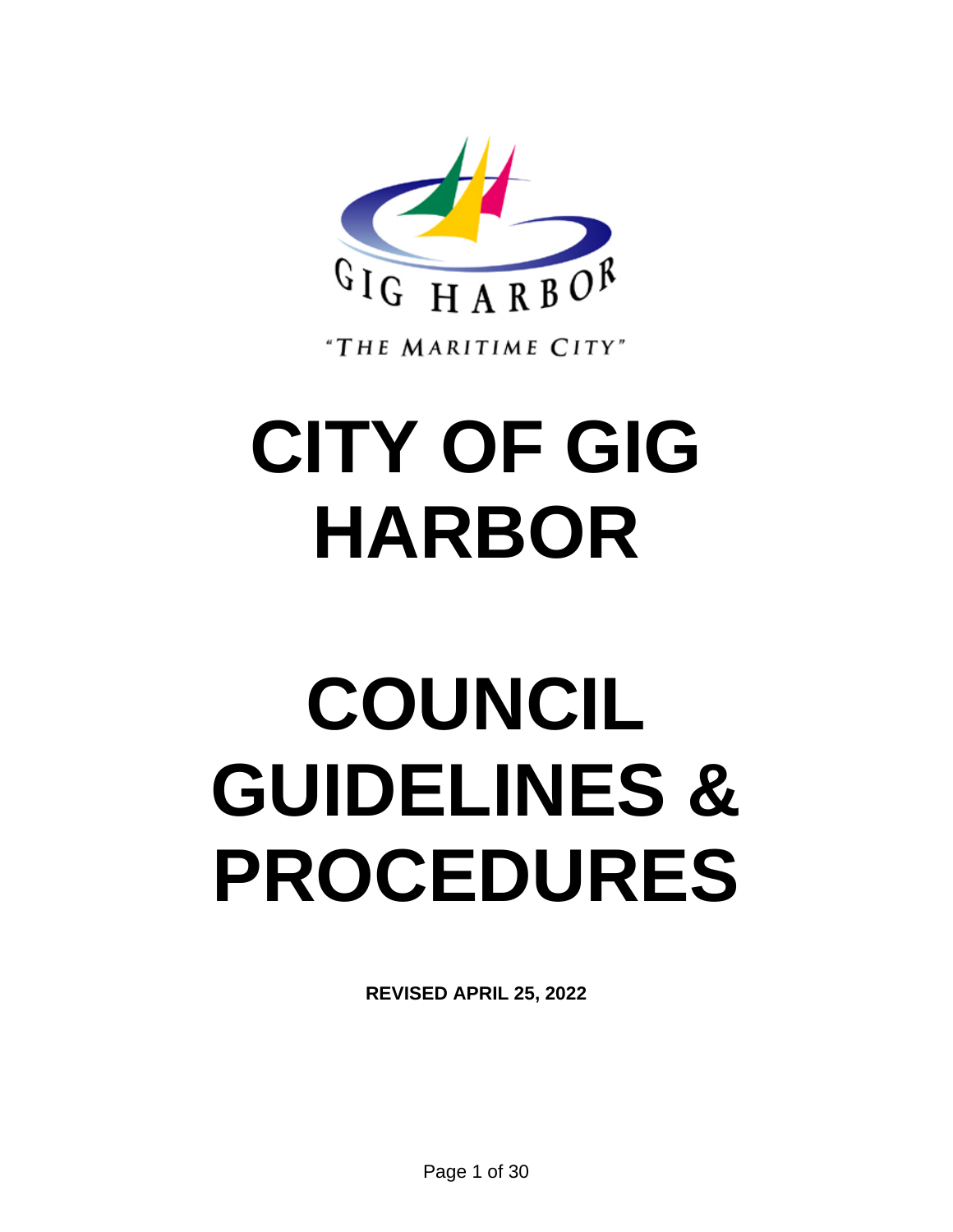# **TABLE OF CONTENTS**

| 2.1  |                                                                     |  |
|------|---------------------------------------------------------------------|--|
| 2.2  |                                                                     |  |
| 2.3  |                                                                     |  |
| 2.4  |                                                                     |  |
| 2.5  |                                                                     |  |
| 2.6  |                                                                     |  |
| 2.7  |                                                                     |  |
| 2.8  |                                                                     |  |
| 2.9  |                                                                     |  |
| 2.10 |                                                                     |  |
|      |                                                                     |  |
| 3.1  |                                                                     |  |
| 3.2  |                                                                     |  |
| 3.3  |                                                                     |  |
| 3.4  |                                                                     |  |
|      |                                                                     |  |
| 4.1  |                                                                     |  |
| 4.2  |                                                                     |  |
| 4.3  | Absence or Temporary Disability of the Mayor Defined 18             |  |
| 4.4  | Mayor's Salary for the Mayor Pro Tempore During Extended Absence or |  |
|      | ARTICLE 5 - ADVISORY BOARDS, COMMISSIONS, & COMMITTEES 20           |  |
| 5.1  |                                                                     |  |
| 5.2  |                                                                     |  |
| 5.3  |                                                                     |  |
| 5.4  |                                                                     |  |
| 5.5  |                                                                     |  |
| 5.6  |                                                                     |  |
| 5.7  |                                                                     |  |
| 5.8  |                                                                     |  |
| 5.9  |                                                                     |  |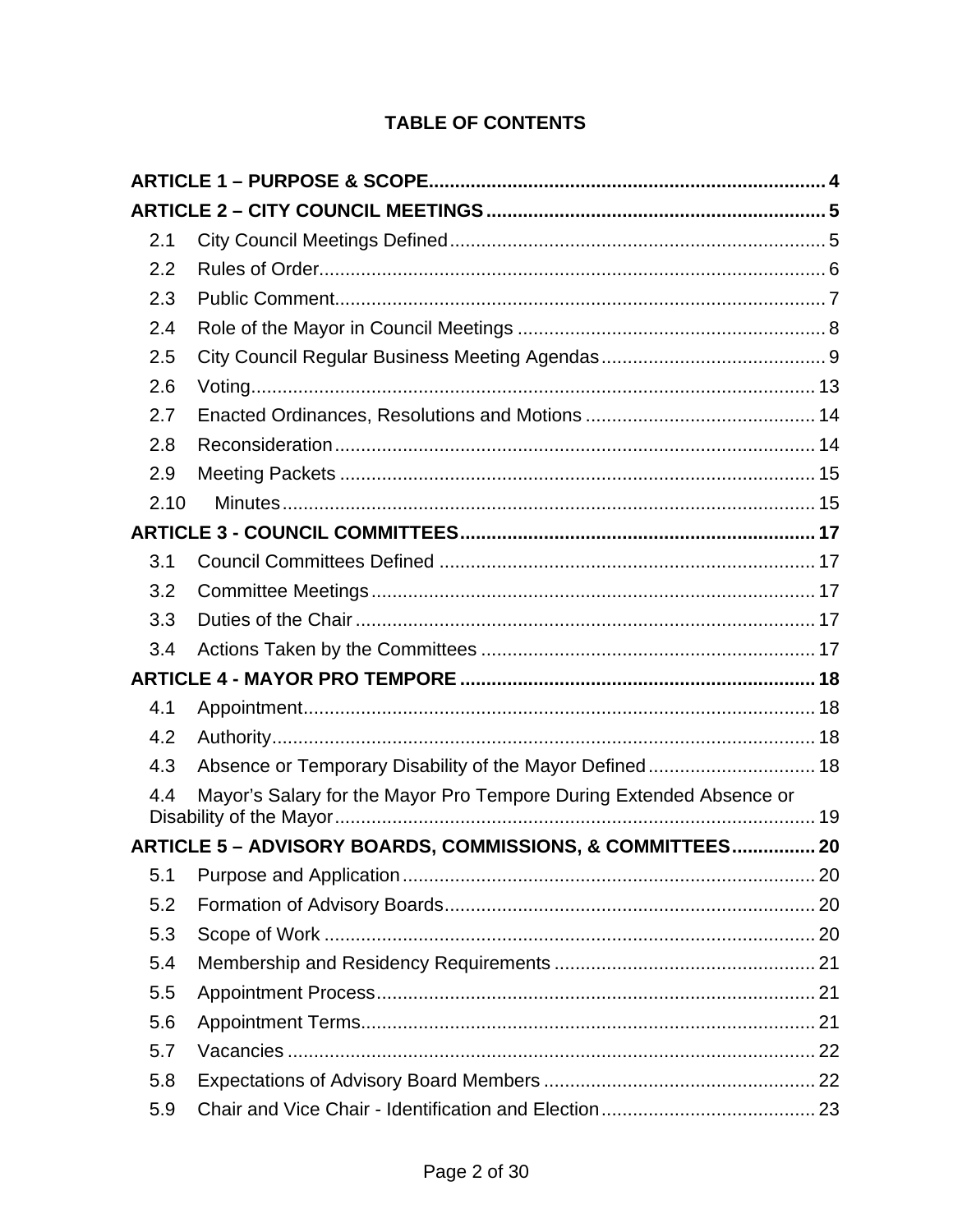| 5.10                                               |                                                                 |  |  |  |  |
|----------------------------------------------------|-----------------------------------------------------------------|--|--|--|--|
| 5.11                                               |                                                                 |  |  |  |  |
| 5.12                                               |                                                                 |  |  |  |  |
| 5.13                                               |                                                                 |  |  |  |  |
| 5.14                                               |                                                                 |  |  |  |  |
| 5.15                                               |                                                                 |  |  |  |  |
| 5.16                                               |                                                                 |  |  |  |  |
| 5.17                                               |                                                                 |  |  |  |  |
| 5.18                                               | Communications with Other Advisory Board Members  25            |  |  |  |  |
| 5.19                                               |                                                                 |  |  |  |  |
| 5.20                                               |                                                                 |  |  |  |  |
|                                                    |                                                                 |  |  |  |  |
| 6.1                                                |                                                                 |  |  |  |  |
| 6.2                                                |                                                                 |  |  |  |  |
| 6.3                                                |                                                                 |  |  |  |  |
| 6.4                                                |                                                                 |  |  |  |  |
| 6.5                                                |                                                                 |  |  |  |  |
| 6.6                                                | Responding to Emails Sent to mayorandcouncil@gigharborwa.gov 28 |  |  |  |  |
|                                                    |                                                                 |  |  |  |  |
| EXHIBIT A - PARLIAMENTARY PROCEDURE AT A GLANCE 30 |                                                                 |  |  |  |  |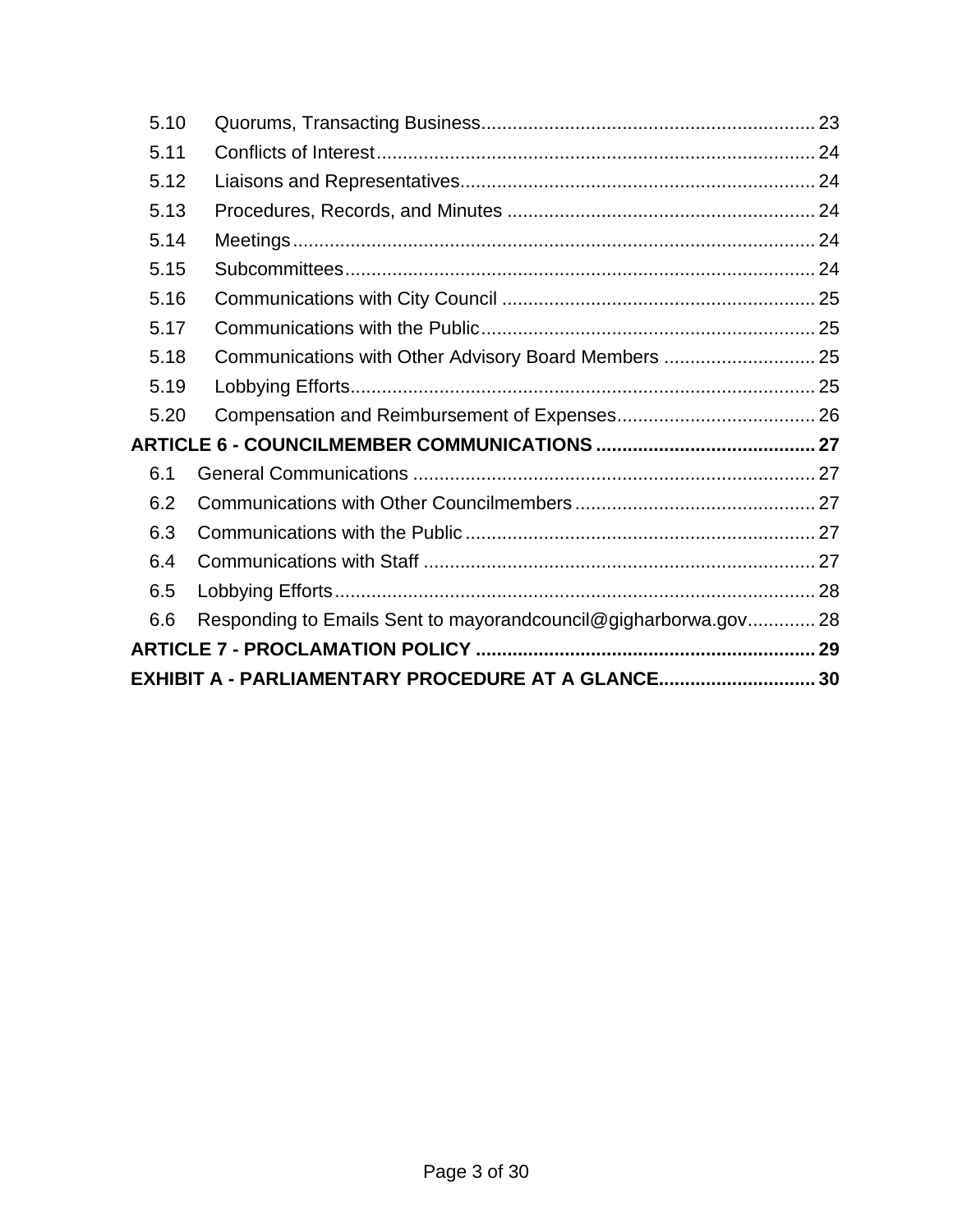## **ARTICLE 1 – PURPOSE & SCOPE**

<span id="page-3-0"></span>The City Council Guidelines and Procedures should be considered a means to an end, and not an end in themselves. If used well, guidelines of procedure will advance fundamental goals and principles. They will help Council spend its time well and make good decisions on behalf of the community. The guidelines should not become the master and the primary focus for the meeting. The "horse" (the principles) should come before the "cart" (the guidelines).

These guidelines of procedure are adopted for the sole benefit of the members of the City Council and the Mayor to assist in the orderly conduct of Council business. These guidelines of procedure do not grant rights or privileges to members of the public or third parties. Failure of the City Council to adhere to these guidelines shall not result in any liability to the City, its officers, agents, and employees, nor shall failure to adhere to these guidelines result in invalidation of any Council act. The City Council may implicitly or by a majority vote determine to temporarily waive any of the guidelines. Council action taken in disregard or non-conformity with these guidelines shall be construed as an implicit waiver.

## **STATEMENT OF ETHICS**

Gig Harbor City Councilmembers shall:

- Be dedicated to the concepts of effective and democratic government.
- Affirm the dignity and worth of the services rendered by government and maintain a sense of social responsibility.
- Be dedicated to the highest ideals of honor and integrity in all public and personal relationships.
- Recognize that the chief function of local government at all times is to serve the best interest of all the people.
- Keep the community informed on municipal affairs and encourage communications between the citizens and all municipal officers.
- Emphasize friendly and courteous service to the public and each other; seek to improvethe quality of public service, and confidence of citizens.
- Seek no favor; do not personally benefit or profit by confidential information or by misuse of public resources.
- Conduct business of the City in a manner which is not only fair in fact, but also in appearance.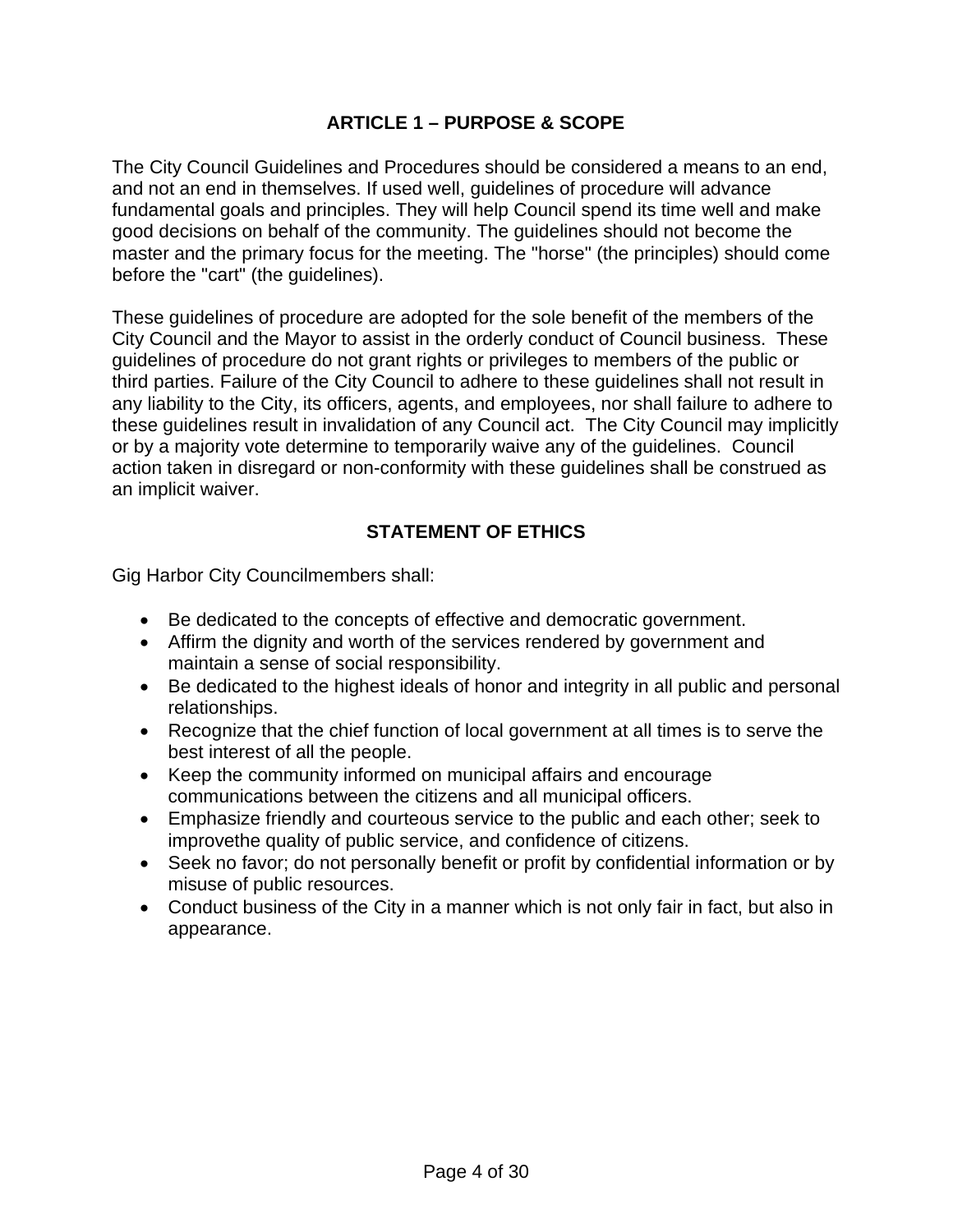## **ARTICLE 2 – CITY COUNCIL MEETINGS**

## <span id="page-4-1"></span><span id="page-4-0"></span>**2.1 City Council Meetings Defined**

A City Council meeting is any meeting comprised of four or more councilmembers where City business is conducted. All City Council meetings are subject to all provisions of the Open Public Meetings Act (OPMA).

Types of City Council meetings include:

- **Regular and Official Meetings** The City Council meets in regular session on the second and fourth Mondays of each month at 5:30 p.m., as established in GHMC Chapter 2.04. In the event any of the regular and official meeting days fall upon a legal holiday, the regular and official meeting day shall be on the Tuesday following the second and fourth Monday of each month. During the months of August and December, the Mayor is directed to cancel the second regular meeting of the month, unless the Mayor or City Council determines that it is necessary to hold these meetings to conduct essential City business.
- **Special Meetings** Special meetings may be called by the Mayor or a majority of Council. Council may take final action on items published on the agenda of a Special Meeting.
- **Study Sessions**  Study sessions provide Council with the opportunity to discuss and explore issues before progressing the matter to a regular and official meeting for final action. Council may direct the Mayor to direct staff by motion or consensus at study sessions, but Council may not take final action on any matters. In order to encourage discussion, Study Sessions are intended to be less formal in nature than regular meetings. It is appropriate for councilmembers to address each other informally during these meetings while still maintaining civility and decorum.
- **Council Retreats**  Annually, or as needed, Council may hold retreats to discuss work plans and visioning for future action. Similar to study sessions, Council may direct the Mayor to direct staff by motion or consensus, but Council may not take final action on any matters.
- **Workshops** Workshops are utilized to provide training or procedural guidance to Council on the role and function of Council and other City governance matters.
- **Emergency Meetings** An Emergency Meeting may be called without notice requirements. An Emergency Meeting deals with an emergency involving injury or damage to persons or property or the likelihood of such injury or damage, when time requirements of a 24-hour notice would make notice impractical and increase the likelihood of such injury or damage. Emergency Meetings may be called by the Mayor or majority of councilmembers. The minutes will indicate the reason for the emergency.
- **Remote Meetings –** Any of the preceding meetings may be designated as a remote meeting during a state of emergency declared by the City, state or federal government at the discretion of the Mayor, or by a quorum of the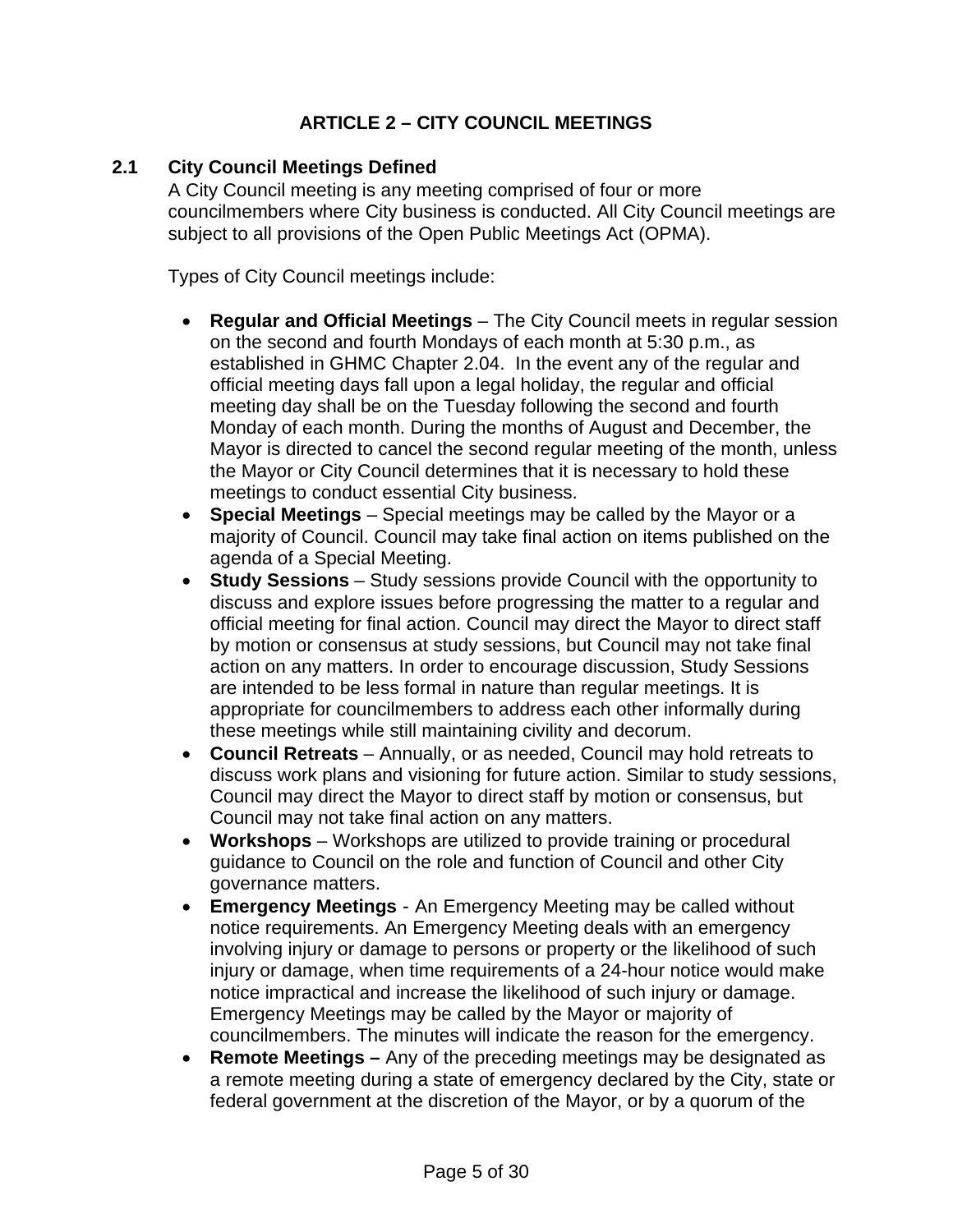City Council if allowed by law. A remote meeting is a meeting of the City Council during which a quorum or more of Council members appear or attend entirely by phone, the internet or via other electronic means that allow real-time verbal communication during which all participants are simultaneously able to hear each other. Final action may be taken during remote meetings. Remote meetings are subject to all requirements of the Open Public Meetings Act. The public shall be provided with access and notice for all meetings as required by the Open Public Meetings Act.

At all Council Meetings, a majority of the Council shall constitute a quorum for the transaction of business.

All City meetings will be broadcast live using the Zoom meetings platform (or another similar platform at the discretion of the City Clerk) to allow residents to attend the meetings remotely. Public comment will be accepted by remote attendees at the appropriate portions of the meeting as defined in these Procedures & Guidelines.

Councilmembers and the Mayor may appear at a Council meeting by remote connection. Councilmembers intending to attend a meeting remotely should notify the Mayor and City Clerk in advance of the meeting. In instances when the Mayor is remotely attending a meeting, the Mayor will still function as the Presiding Officer. These remote attendance guidelines do not apply to Remote Meetings as defined above.

The City Clerk or Assistant City Clerk shall attend all Council meetings. If the City Clerk and the Assistant City Clerk are absent from any Council meeting the City Administrator shall appoint a Clerk for that meeting.

Any City employee shall attend a City Council meeting when requested by the Mayor or City Administrator for clarification or explanation of agenda items.

#### <span id="page-5-0"></span>**2.2 Rules of Order**

All City Council meetings shall be guided by the most recent edition of *Robert's Rules of Order,* as published by Scott, Foresman and Company. A quick reference chart of the most common "Rules of Order" questions is attached as **Exhibit A.** The City Clerk shall act as parliamentarian during all meetings of the City Council.

The Mayor shall be addressed as "Mayor (surname)." Councilmembers shall be addressed as "Councilmember (surname)."

Councilmembers should speak to the issues in a civil manner, respecting the viewpoints of others, focusing on the issue at hand, sharing their own motives and reasons for supporting or not supporting an item for discussion, in a polite manner towards each other and the public. Respect should be shown to present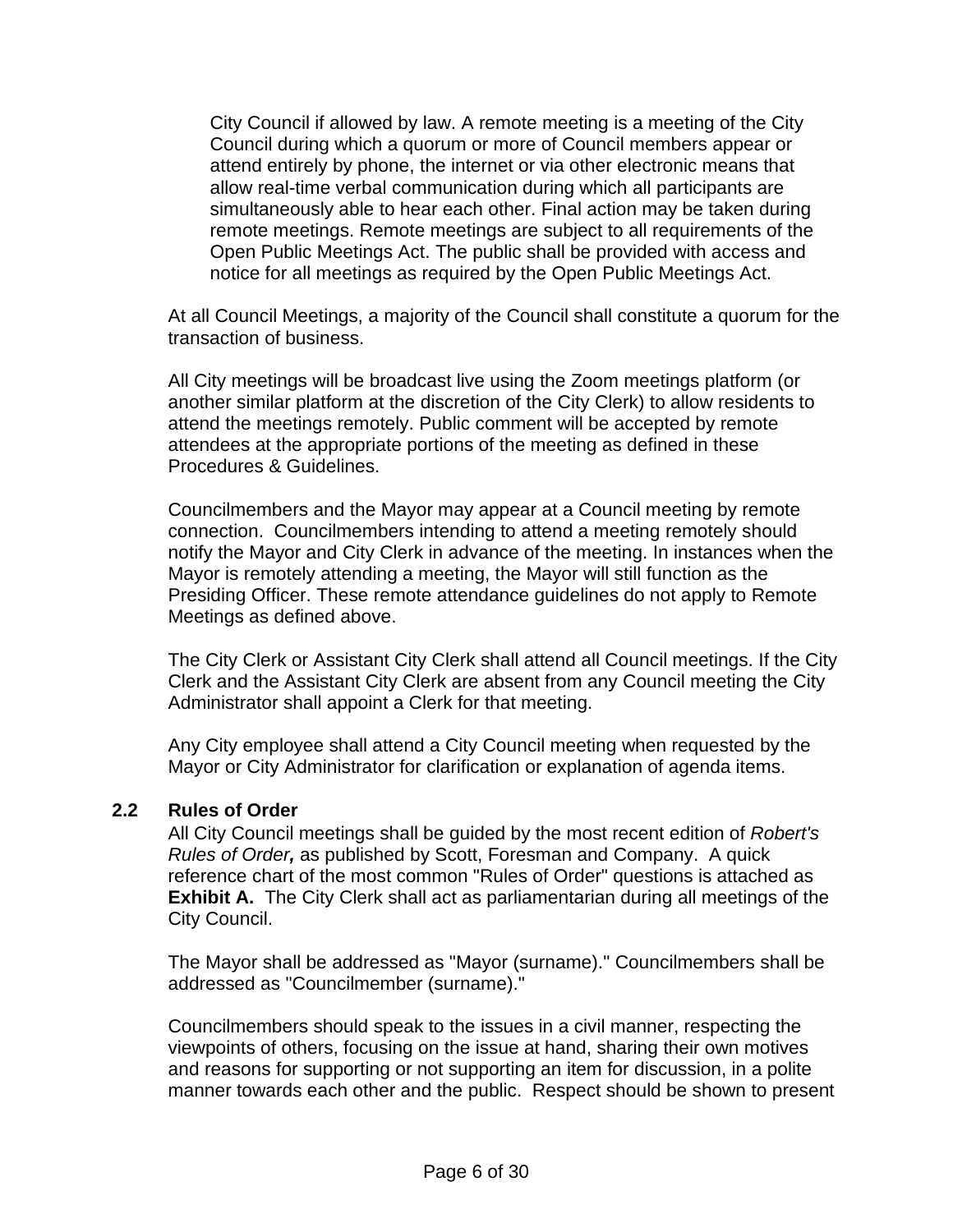and past councilmembers, the mayor, and staff. If a motion is on the table, councilmember comments should speak to the motion. If an amendment to a motion is on the table, councilmember comments should speak only to the amendment.

The purpose of Council discussion is to make known a councilmember's stance on a particular issue. Councilmembers should not use their comments in an attempt to debate their fellow councilmembers. Comments should be concise, succinct, and to the point. Rather than repeating other councilmembers comments, councilmembers should simply express agreement with prior comments. Councilmembers may call a "point of order" if another councilmember persists in providing comment that is not germane to the issue.

Councilmembers may not email, text, or call anyone during a Council meeting, except in an emergency. Councilmembers may not record or broadcast Council meetings, aside from the City's authorized recording.

Councilmembers shall be seated in a manner acceptable to Council. If there is a dispute, the Council will decide by vote.

#### <span id="page-6-0"></span>**2.3 Public Comment**

The City Council desires to allow a maximum opportunity for public comment. However, the business of the City must proceed in an orderly, timely manner. The purpose of a Council meeting is to conduct the City's business; it is not a public forum.

The City Council will accept oral public comments at its Regular and Official Council Meetings. Oral comments may be made in person or by remote connection using the Zoom (or similar) meetings platform. Oral comments are not accepted at all other City Council meetings unless specifically noticed on the agenda for the meeting.

The City Council will accept written comments for all City Council meetings. Written comments must be submitted to the City Clerk at [cityclerk@gigharborwa.gov](mailto:cityclerk@gigharborwa.gov) at least 4 hours in advance of the meeting start time. Written comments must include the words "FOR PUBLIC COMMENT" in the subject line of the email. Persons submitting written comments must include their name and address with their comments. All written comments will be included in the online packet for the meeting and will be forwarded to the Mayor and councilmembers for their review. Written comments will be read aloud during the meeting upon the request of the commenter, subject to the 3 minute time limit.

During regular meetings, speakers will be allotted 3 minutes per individual, unless revised by the Mayor. The Mayor may allocate 5 minutes to speakers speaking on behalf of groups in attendance at the meeting.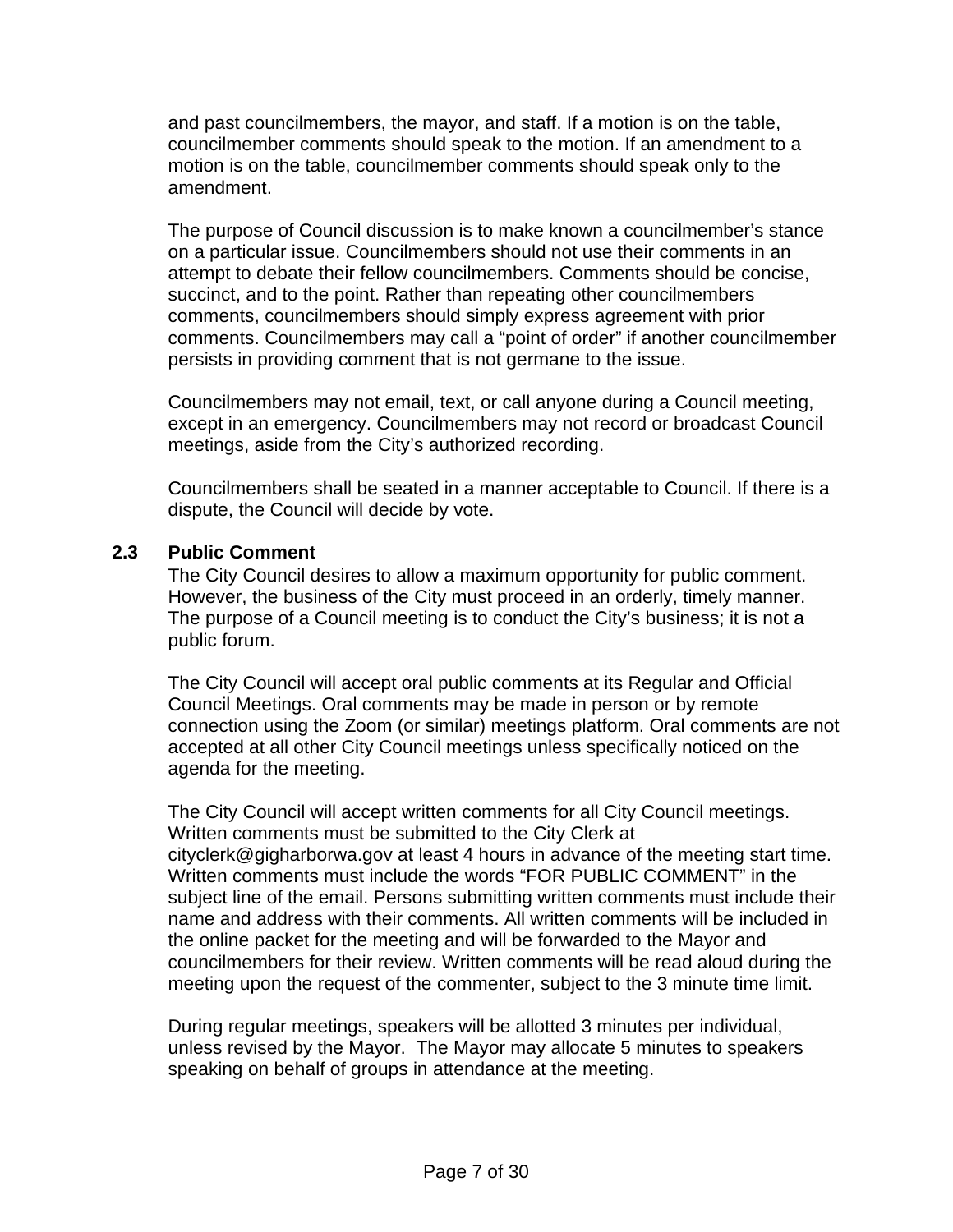In-person comments shall be made from the microphone, first giving the speaker's name and address. No in-person comments shall be made from any other location, and anyone making "out of order" comments may be subject to removal from the meeting.

All remarks shall be addressed to the Council as a body and not to any specific councilmember. All speakers shall be courteous in their language and deportment and shall not engage in or discuss or comment on personalities or indulge in derogatory remarks or insinuations with regard to any councilmember, the Mayor, or any member of the staff or the public.

There will be no demonstrations during or at the conclusion of any public comment. These guidelines are intended to promote an orderly system of holding a public meeting, to give every person an opportunity to be heard and to ensure that no individuals are embarrassed by voicing their opinions.

### <span id="page-7-0"></span>**2.4 Role of the Mayor in Council Meetings**

It shall be the duty of the Mayor to:

- Call the Meeting to order
- Call the roll of councilmember attendance
- Keep the meeting to its order of business.
- Control discussion in an orderly manner.
- Give every councilmember who wishes an opportunity to speak when recognized.
- Permit audience participation at the appropriate times
- Require all speakers to speak to the question and to observe the rules of order.
- State each motion before it is voted upon.
- Put motions to a vote and announce the outcome.
- Decide all questions of order, subject to the right of appeal to the Council by any councilmember.
- Attend all Council meetings. In the event that the Mayor is unable to attend a council meeting, the Mayor Pro Tempore shall preside. In the event that both Mayor and Mayor Pro Tempore are unable to attend, Council may pick a member to preside for that meeting.

The Mayor has the authority to preserve order at all meetings of the Council, to cause removal of any person from any meeting for disorderly conduct and to enforce these guidelines. The Mayor may command assistance of any peace officer to enforce all lawful orders of the Mayor to restore order at any meeting.

The Mayor shall have the authority to interpret and determine the application of these guidelines to any particular situation occurring during the course of that meeting subject to an appeal and second by a councilmember, which places the matter before the full Council.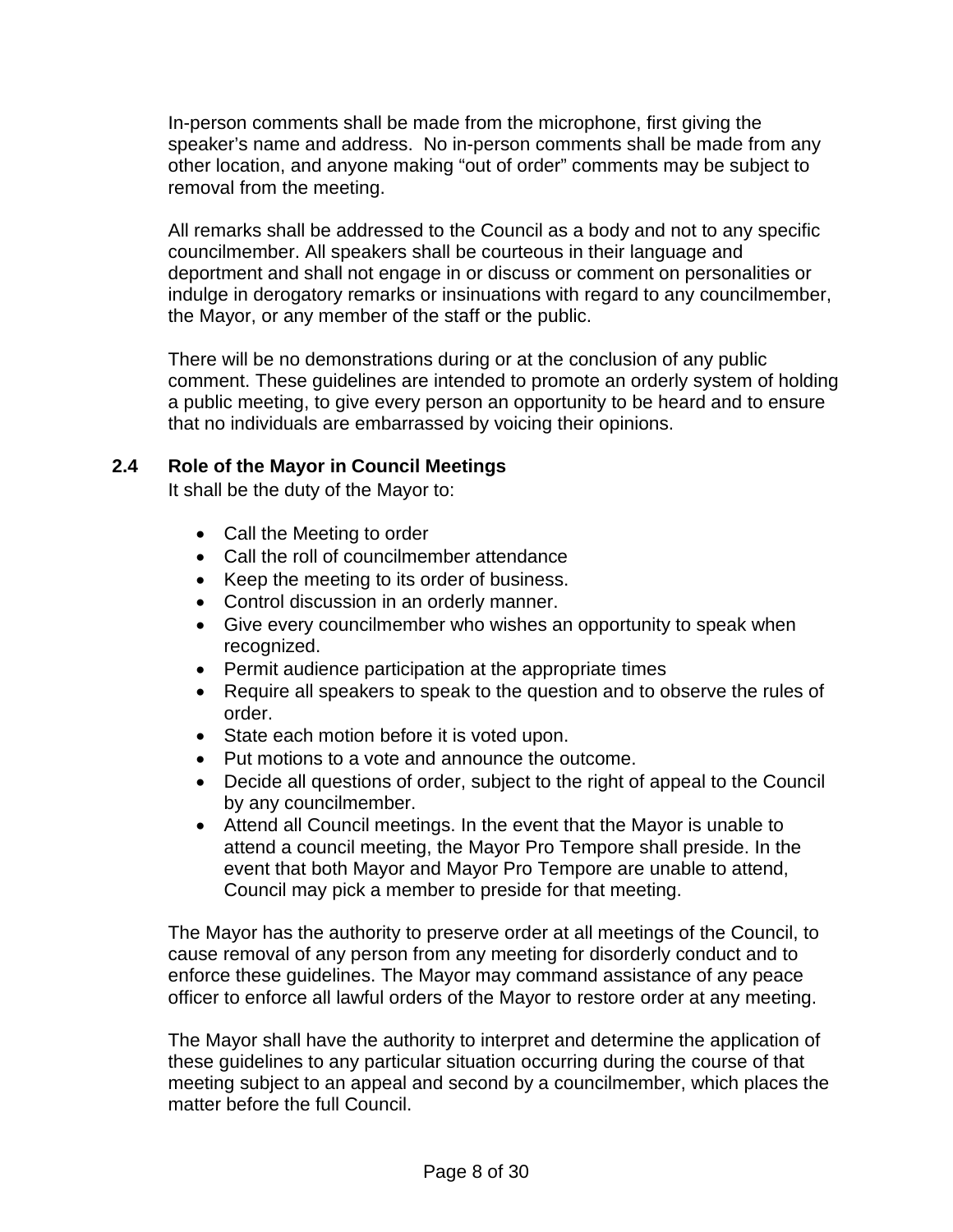## <span id="page-8-0"></span>**2.5 City Council Regular Business Meeting Agendas**

Consistent with Gig Harbor Municipal Code Chapter 2.04.030, the agenda for regular business meetings of the Council shall be set by the Mayor and City Administrator. Any one of the City's elected officials may place an item on the agenda as long as the item is submitted to the City Administrator a minimum of five working days prior to the Council meeting. Other parties desiring to place an item on the agenda shall submit the item to the City Administrator or Mayor at least five calendar days prior to the Council meetings. The City Administrator and the Mayor shall solely determine whether items submitted by other parties shall appear on any City Council agenda.

The accepted order of business for the regular business meetings of the Council shall be transacted as follows. The City Administrator or Mayor may rearrange items on the agenda to conduct the business before the Council more expeditiously.

## **I. CALL TO ORDER / ROLL CALL**

The Mayor (or Mayor Pro Tempore in the absence of the Mayor) shall call to order the meeting of each City Council meeting. The Mayor shall call the names of each councilmember who will respond in the affirmative if present.

Councilmembers not present at Roll Call of a meeting shall be declared "excused" (if an acceptable reason for the absence was provided in advance of the meeting) or "absent" by the Mayor. Council may reverse the Mayor's declaration by a majority vote. Councilmembers arriving late to the meeting shall be recorded as "present" at the meeting with their arrival time noted in the minutes.

#### **II. PLEDGE OF ALLEGIANCE**

The Mayor shall lead the Council, staff, and all others presents in reciting the Pledge of Allegiance at the beginning of each Regular Business Meeting.

#### **III. LAND AKNOWLEDGMENT**

At the beginning of each Regular Business Meeting of the City Council the Mayor shall read the following land acknowledgment: "Before we begin this Council Meeting we would like to recognize that we are gathered on not only the ancestral and traditional lands of the sxʷəbabč band of the Puyallup Tribe of Indians, but also on the site of one of the largest and longest standing historic villages of the people, the original inhabitants of the Gig Harbor area."

## **IV. CHANGES TO THE AGENDA**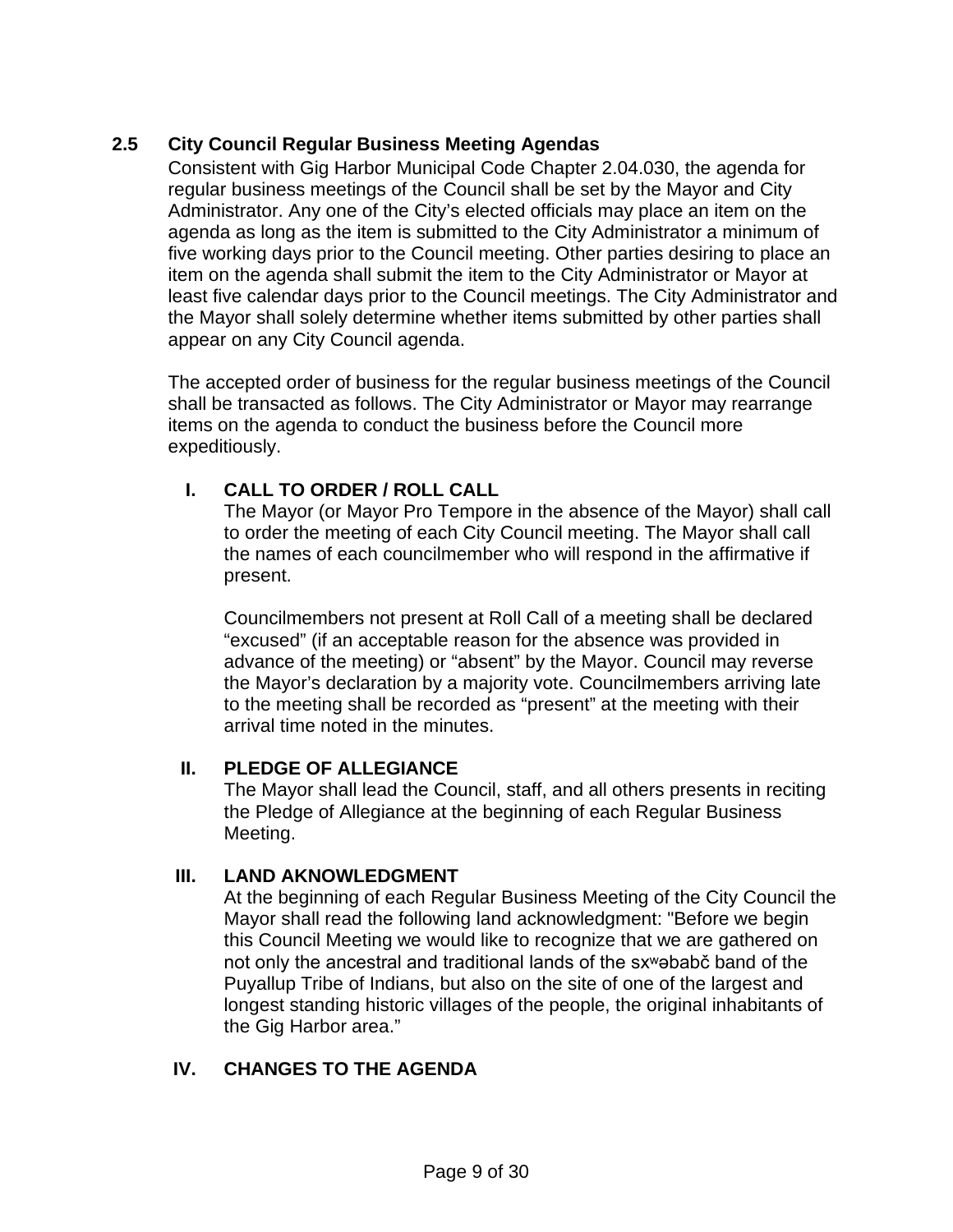Councilmembers or the Mayor may make suggested changes to the agenda. Councilmembers wishing to bring up new items for discussion should do so at this time. Changes to the agenda will be approved by a majority vote of the Council.

## **V. CONSENT AGENDA**

Each agenda shall include a "consent agenda" in the order of business. When the City Administrator and Mayor determine that any item of business requires action by the Council but is of a routine and noncontroversial nature, they may cause such item to be presented at a regular meeting of the council as part of the consent agenda.

The reference material for all matters listed within the consent agenda shall be distributed to each member of the City Council for their review prior to the meeting. Matters on such consent agenda shall be considered to be routine and may be enacted by a single motion of the council with no separate discussion unless removed from the consent agenda as hereinafter provided.

If separate discussion of any consent agenda item is desired, that item may be removed from the consent agenda at the request of any individual council member. At the conclusion of passage of the consent agenda, those items removed at the request of any individual council member shall either be discussed and acted upon before proceeding to the next item of business on the agenda or shall be set to a later position on the agenda for that meeting.

Approval of the motion to approve the consent agenda shall be fully equivalent to approval, adoption, or enactment of each motion, resolution, or other item of business thereon, exactly as if each had been acted upon individually.

#### **VI. PRESENTATIONS**

This portion of the meeting is reserved for presentations from individuals or organizations outside of City government. Presentations will be added to the agenda at the discretion of the Mayor and City Administrator or at the request of individual councilmembers.

Presentations should strive to be no longer than 15 minutes in length, not including questions from Council.

#### **VII. MAYOR'S REPORT**

#### **VIII. CITY ADMINISTRATOR'S REPORT**

#### **IX. PUBLIC COMMENT ON NON-AGENDA ITEMS**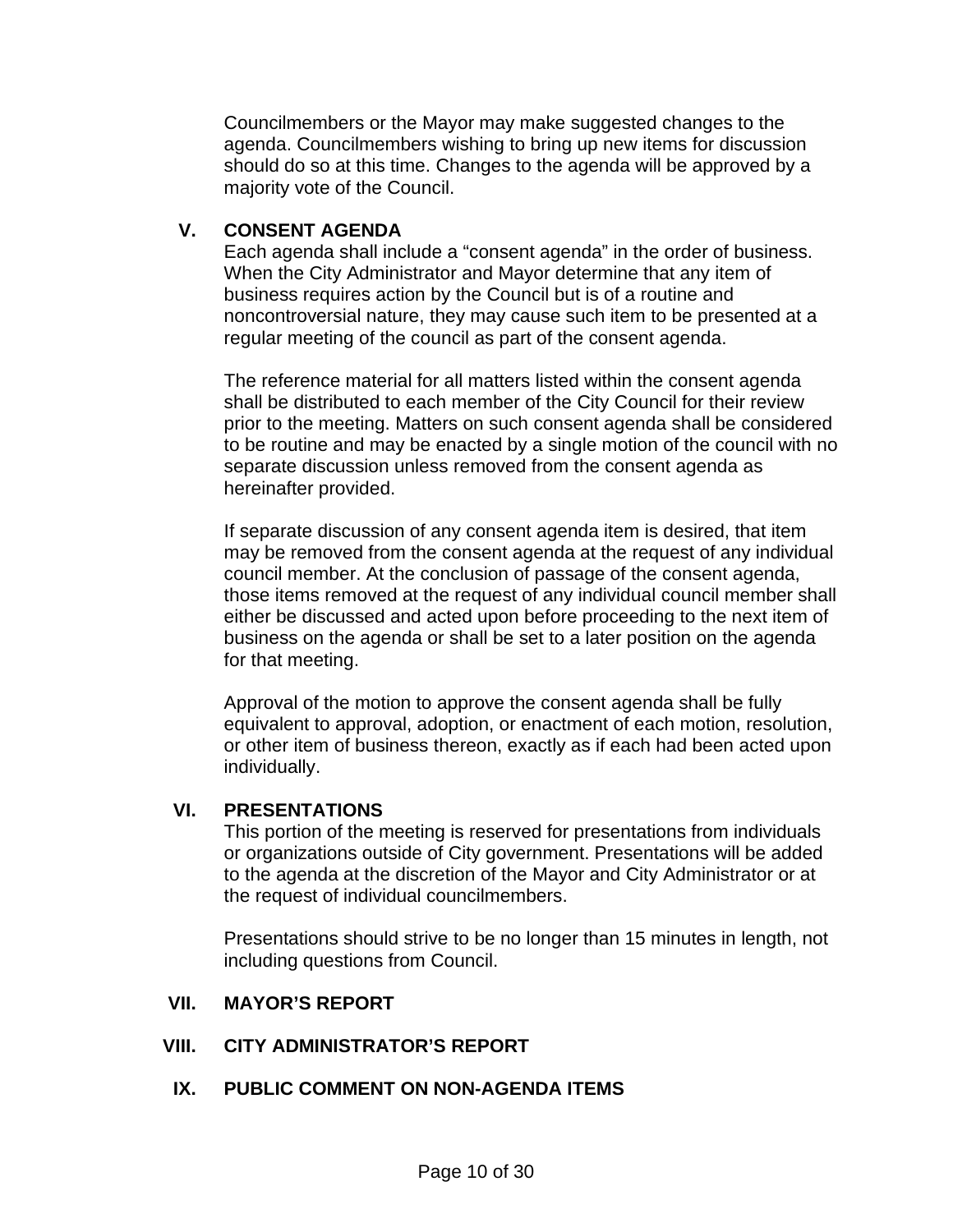Public Comment on non-agenda items shall be accepted in accordance with Section 2.3 of these Procedures and Guidelines.

During public comment on items not currently on the agenda, the Mayor may recognize any councilmember or City staff for the limited purpose of providing a brief response, or comment, or summary of expected action. No debate of the merits of the item should occur at this time. Any Councilmember may indicate that he or she desires to discuss the matter further on the agenda (under Comments from Council, or as otherwise determined by the Mayor).

## **X. OLD BUSINESS**

Old Business is reserved for items previously considered by Council under New Business at a prior regular business meeting. Typically, this will be ordinances returning for second or third reading.

The sequence of steps for considering old business items shall be:

- a) Staff report
- b) Clarifying questions from Council
- c) Public Comment
- d) Council deliberation and action

Public comment will be allowed on all Old Business agenda items unless the matter was previously considered under a formal Public Hearing and the hearing has been closed, or if the matter is governed by ordinance or statute the prohibits the receipt of public comment.

Public Comment on Old Business items shall be accepted in accordance with Section 2.3 of these Procedures and Guidelines. Speakers at all times must confine their remarks to those facts which are germane and relevant, as determined by the Mayor, to the questions or matter under discussion.

Councilmembers should refrain from making motions until the step for Council deliberation and action, after taking public comment.

#### **XI. NEW BUSINESS**

New Business includes all business items not previously considered by Council at a prior regular business meeting.

The sequence of steps for considering new business items shall be:

- a) Staff report
- b) Clarifying questions from Council
- c) Public Comment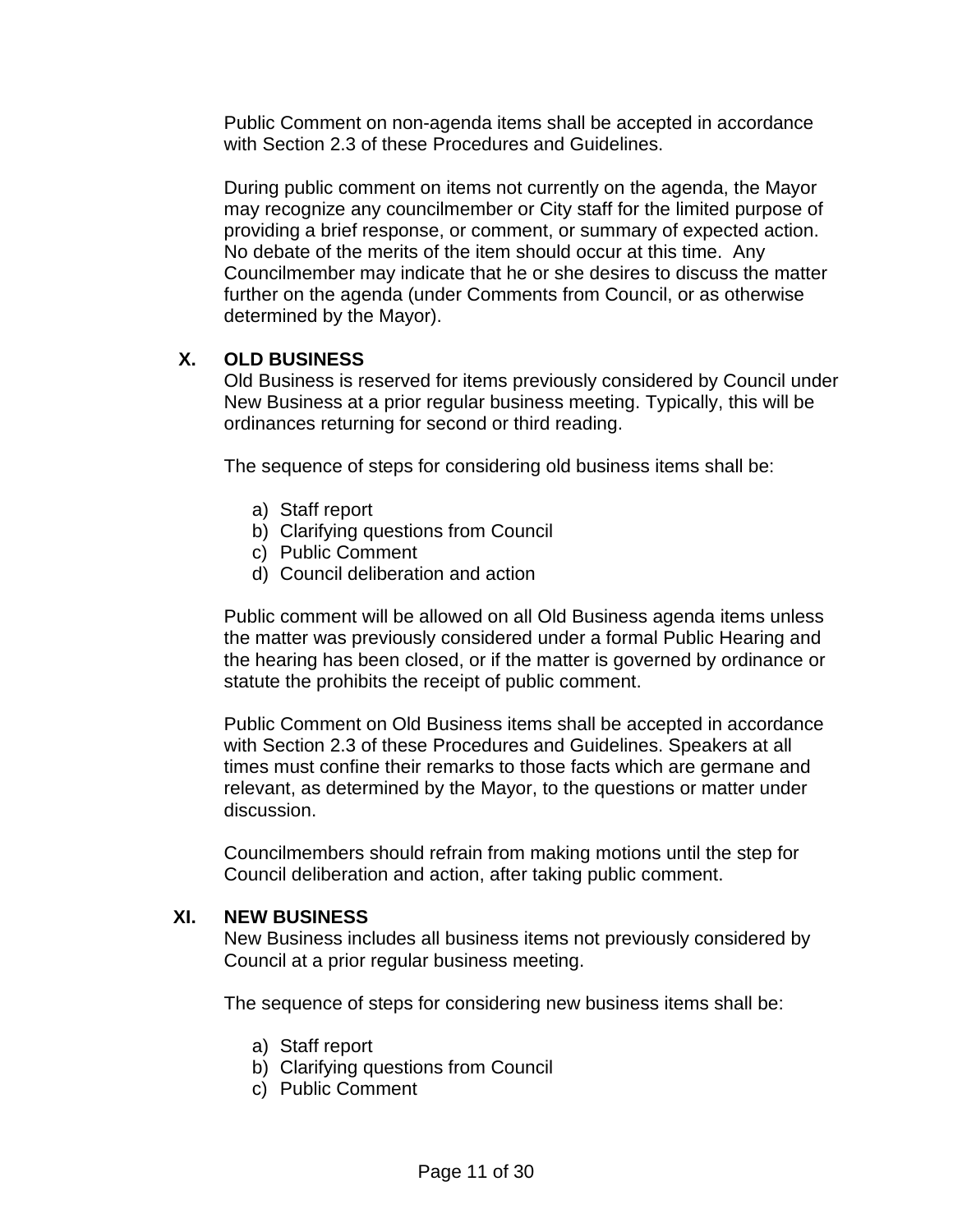d) Council deliberation and action

Public comment will be allowed on all New Business items unless the matter is governed by ordinance or statute that prohibits the receipt of public comment.

Public Comment on New Business items shall be accepted in accordance with Section 2.3 of these Procedures and Guidelines. Speakers at all times must confine their remarks to those facts which are germane and relevant, as determined by the Mayor, to the questions or matter under discussion.

Councilmembers should refrain from making motions until the step for Council deliberation and action, after taking public comment.

### **XII. STAFF REPORTS**

This portion of the meeting is reserved for presentations from City staff only. Staff reports will be added to the agenda at the request of staff and/or at discretion of the Mayor and City Administrator, or at the request of individual councilmembers. Actions taken during this portion of the meeting should be limited to providing guidance and direction to the Mayor to direct to staff.

## **XIII. COUNCILMEMBER REPORTS & COMMENTS**

This portion of the meeting is reserved for reports from the Council Committee chairs and other general comments from councilmembers. This portion of the meeting is the time for councilmembers to introduce new items for consideration. Councilmembers may bring up suggestions and ideas and with majority of Council concurrence may direct the Mayor to direct staff to analyze and prepare a brief report on the issue.

#### **XIV. ANNOUNCEMENT OF UPCOMING MEETINGS**

A list of upcoming meetings with proposed agenda items shall be included in each packet along with the City's Strategic Plan.

#### **XV. EXECUTIVE SESSION**

The Council may hold Executive Sessions from which the public may be excluded, for those purposes set forth in RCW 42.30.110.

Before convening an Executive Session, the Mayor shall announce the purpose of the session, the anticipated time when the session will be concluded and if any business or action is anticipated to be conducted by Council after the Executive Session. Should the Session require more time, a public announcement shall be made that the Session is being extended.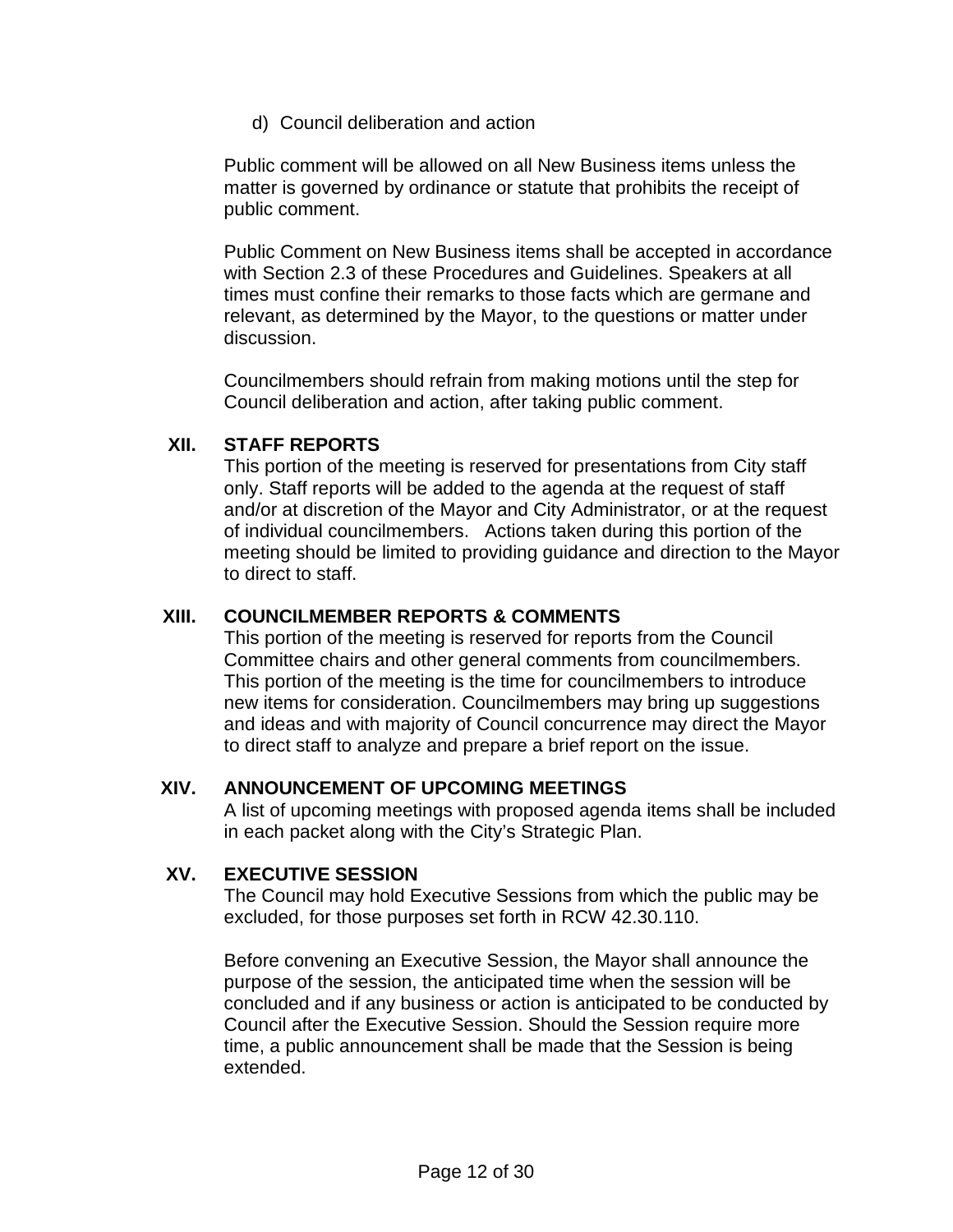Councilmembers must keep confidential all written materials and verbal information provided to them during Executive Session, to ensure that the City's position is not compromised. Confidentiality also includes information provided to councilmembers outside Executive Session when the information is considered to be exempt from disclosure under State Law. State statute prohibits both the disclosure of confidential information and its use for personal gain or benefit.

If the Council, in Executive Session, has given direction or consensus to City staff on proposed terms and conditions for any type of issue, all contact with the other party shall be done by the designated City staff representative handling the issue. Prior to discussing the information with anyone other than fellow councilmembers, the City Attorney, or City staff designated by the City Administrator, councilmembers should review such potential discussion with the City Administrator. Any councilmember having such contact or discussion shall make full disclosure to the City Administrator and/or the City Council in a timely manner.

### **XVI. ADJOURN**

Meetings shall be adjourned by a motion, second, and majority vote of the Council.

### <span id="page-12-0"></span>**2.6 Voting**

Unless otherwise provided for by statute, ordinance, or resolution, all votes shall be taken by voice, except that at the request of any councilmember, a roll call vote shall be taken by the Mayor.

The passage of any ordinance, grant or revocation of franchise or license, any resolution for the payment of money, and any approval of warrants shall require the affirmative vote of at least a majority of the whole membership of the Council.

The passage of any public emergency ordinance (an ordinance that takes effect immediately), expenditures for any calamity or violence of nature or riot or insurrection or war, and provisions for a lesser emergency, such as a budget amendment, shall require the affirmative vote of at least a majority plus one of the whole membership of the Council.

The passage of any motion or resolution shall require the affirmative vote of at least a majority of the membership of the council who are present and eligible to vote, unless otherwise required by provisions of Washington law, the Gig Harbor Municipal Code, or these guidelines.

In the situation where the City Attorney states that a councilmember's participation would violate or appears to be violating the appearance of fairness doctrine by failure to recuse, a super majority (majority plus one of members present) of the nonaffected councilmembers may vote to require the affected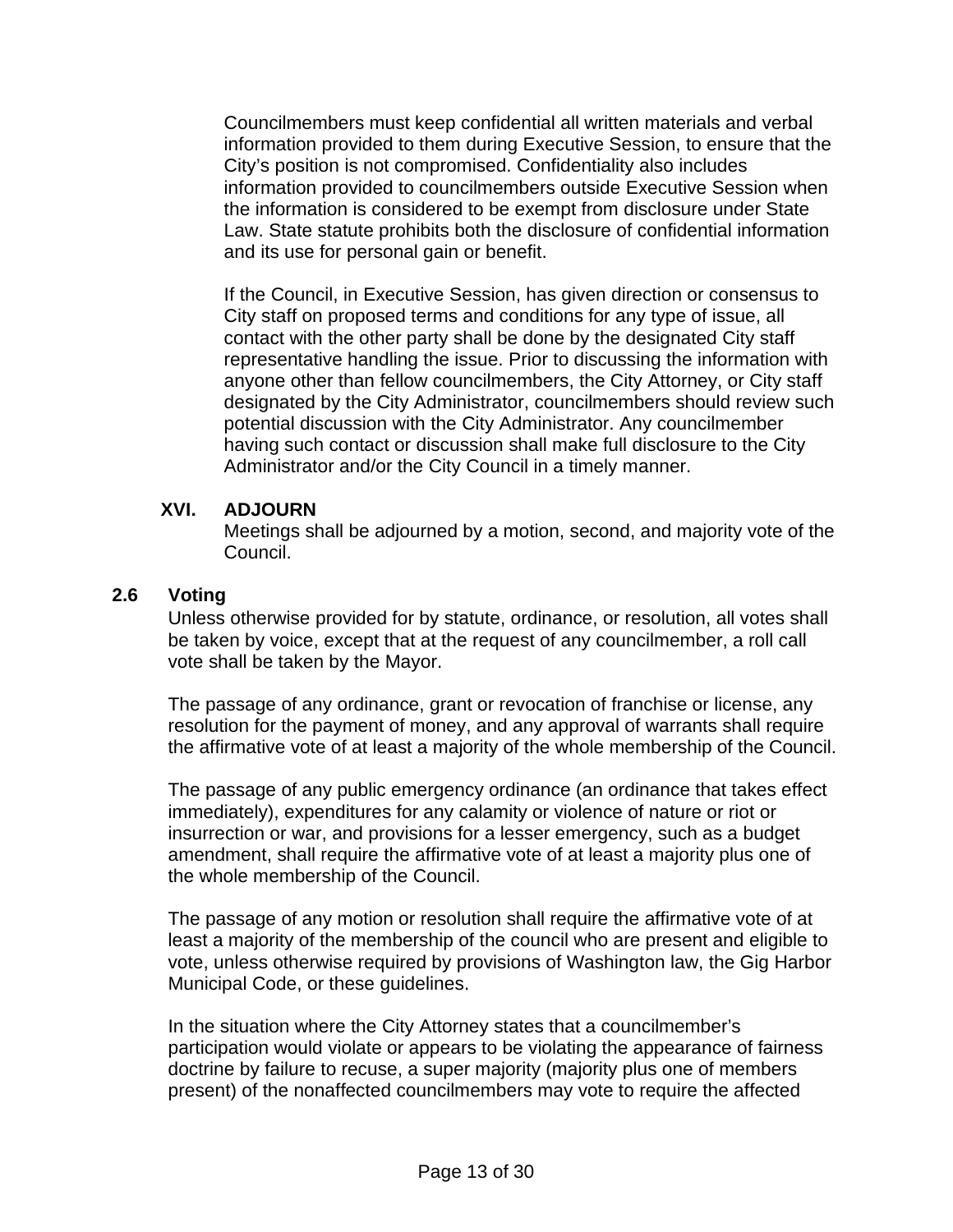member not to participate in a particular proceeding, and if so, the affected councilmember's vote shall not be counted and the affected councilmember shall not participate in the proceeding.

Councilmembers who are board members with an outside agency that is being considered for funding with the City may not put a motion forward or vote on the motion. If a councilmember could secure special privileges or exemptions for himself, herself, or others from a particular council discussion and/or action, that councilmember must recuse himself or herself from voting on that issue.

A motion by a councilmember to "call the question" allows a vote on the pending motion to immediately take place. Prior to the vote on the motion to call the question, the Mayor will inform Council of the number of councilmembers still waiting to speak.

All votes on final actions taken by the City Council will be recorded in the City Council Vote Tracker posted on the City's website.

### <span id="page-13-0"></span>**2.7 Enacted Ordinances, Resolutions and Motions**

An enacted ordinance is a legislative act prescribing general, uniform, and permanent rules or regulations relating to the operation and corporate affairs of the municipality. Council action shall be taken by ordinance when required by law, or where such conduct is enforced by penalty.

An enacted resolution is an administrative act, which is a formal statement of policy concerning matters of special or temporary character. Council action shall be taken by resolution when required by law and in those instances where an expression of policy more formal than a motion is desired.

An enacted motion is a form of action taken by the Council to direct that a specific action be taken on behalf of the municipality. A motion, once approved and entered into the record, is the equivalent of a resolution in those instances where a resolution is not required by law, and where such motion is not in conflict with existing State or Federal statutes, City ordinances, resolutions or these guidelines.

On occasion, Council may give direction or express its intention by consensus. Consensus is achieved when a direction is provided and receives stated approval with no objections raised by councilmembers. To avoid ambiguity that can arise from consensus decision-making and to provide staff with concise directions, Council should formalize their intent by motion whenever possible.

#### <span id="page-13-1"></span>**2.8 Reconsideration**

Any action of the Council shall be subject to a motion to reconsider. Reconsideration can be requested only by motion of a member of the prevailing side of the original motion. A motion to reconsider must be made at the next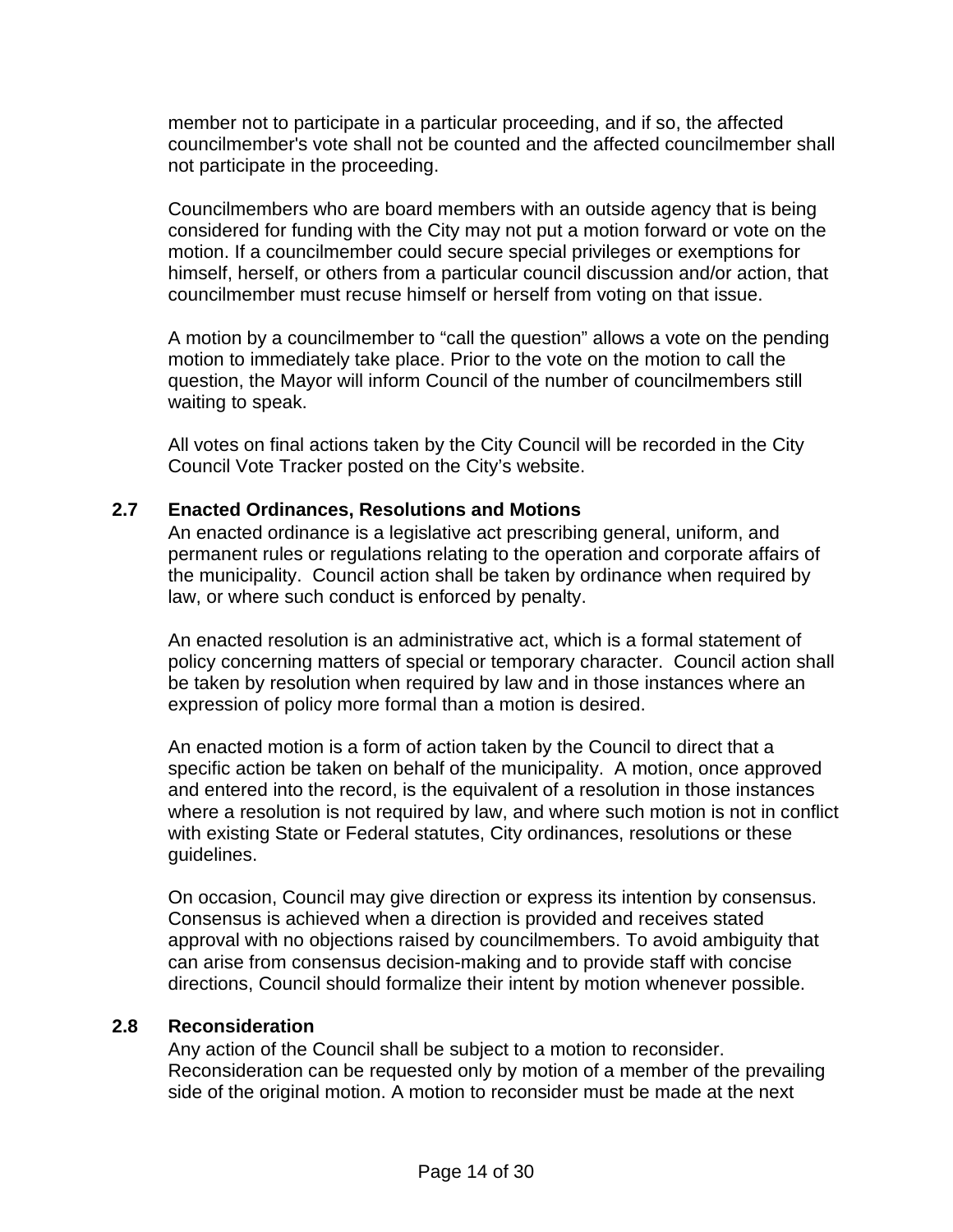regular meeting after the meeting in which the original motion was considered. A motion to reconsider is debatable only if the action being reconsidered is debatable. Upon passage of a motion to reconsider, the subject matter shall be added to the agenda of the next regular meeting.

## <span id="page-14-0"></span>**2.9 Meeting Packets**

The City Clerk shall prepare the meeting packet for all Council meetings containing the agenda, all reports of Council Committees, all documentary materials upon which Council action is to be taken, and copies of all minutes to be approved. The agenda and packet shall be published on the City's website before 5:00 p.m. five calendar days before the meeting date. Items may be revised or added to the agenda after publication, subject to the Mayor's discretion. Presentation materials (i.e. PowerPoint files) will be added to the online meeting packet as soon as they are available in advance of the meeting.

Councilmembers and affected staff should read the agenda material and ask clarification questions prior to the Council meeting, when possible. Printed copies of the meeting packet will be provided to the Mayor, councilmembers, and staff upon request.

The agenda for all City Council Meetings shall be posted on the meetings bulletin board.

#### <span id="page-14-1"></span>**2.10 Minutes**

Minutes of City Council Meetings shall be recorded and signed by the City Clerk or their designee. Minutes of City Council business meetings shall be approved by Council at the subsequent regular business meeting. Minutes of City Council study sessions and Council Committees shall be submitted to Council as part of the consent agenda at a subsequent regular business meeting.

In order to maximize personnel resources in a cost-effective and efficient manner and to preserve an accurate and concise record, minutes of all City meetings shall be recorded as "action minutes" and shall include the following:

- Name of the body.
- Date, hour, and place of the meeting.
- The names of members in attendance and members absent. If a member arrives late or departs before adjournment, the minutes should reflect the time of arrival and/or departure at that point in the minutes.
- Whether it is a regular, adjourned, or special meeting.
- Time the meeting commenced. Time of meeting recess (if any).
- Topics of business
- Actions taken on each business item
- Record of motions and votes
- Direction given to staff by general consensus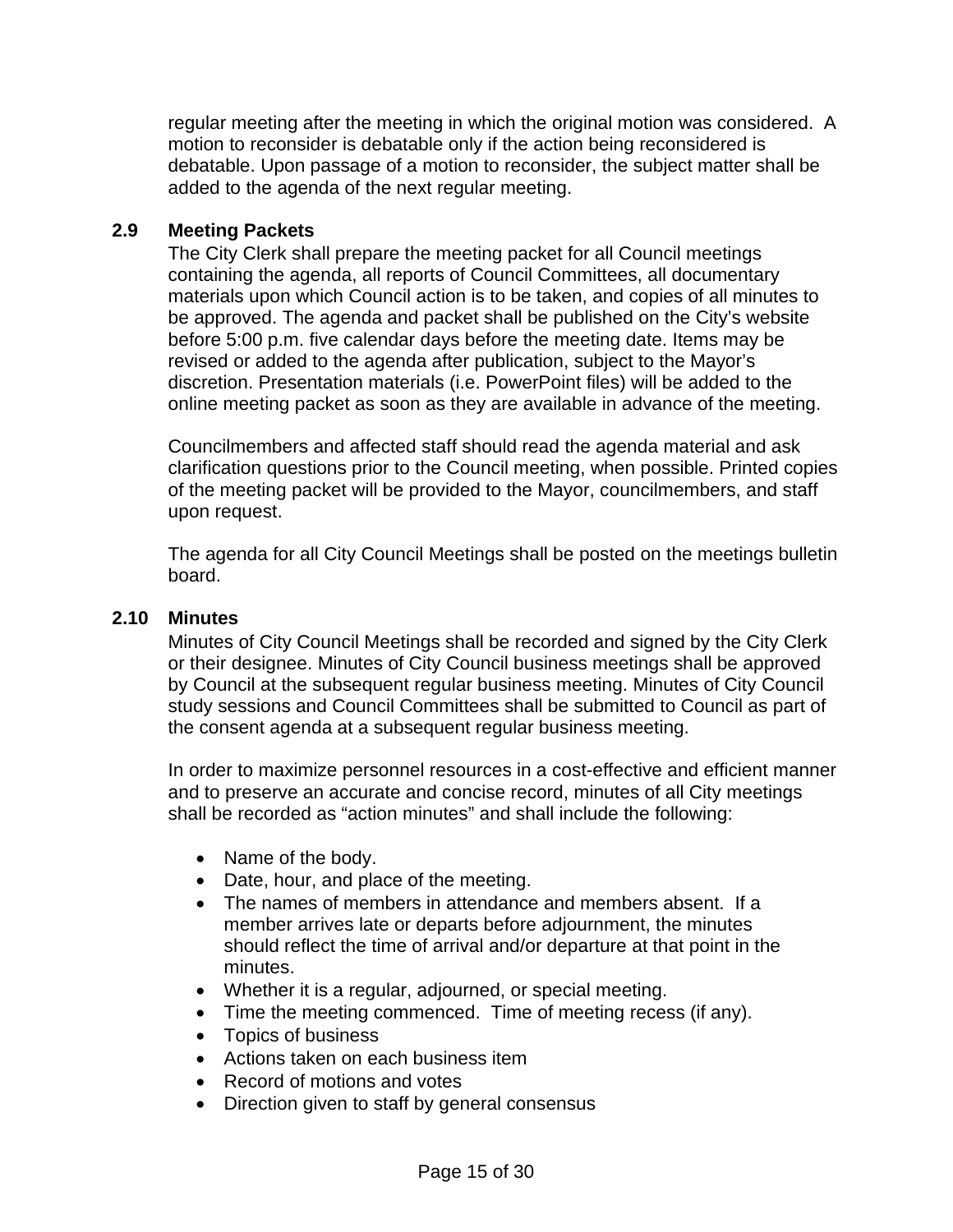- Oral communications/public comment need only reference the name of the person, subject matter addressed, and direction given from Council (if any).
- Adjournment time and, if applicable, whether the meeting was adjourned to another time prior to the next regular meeting.
- Signature block for the City Clerk.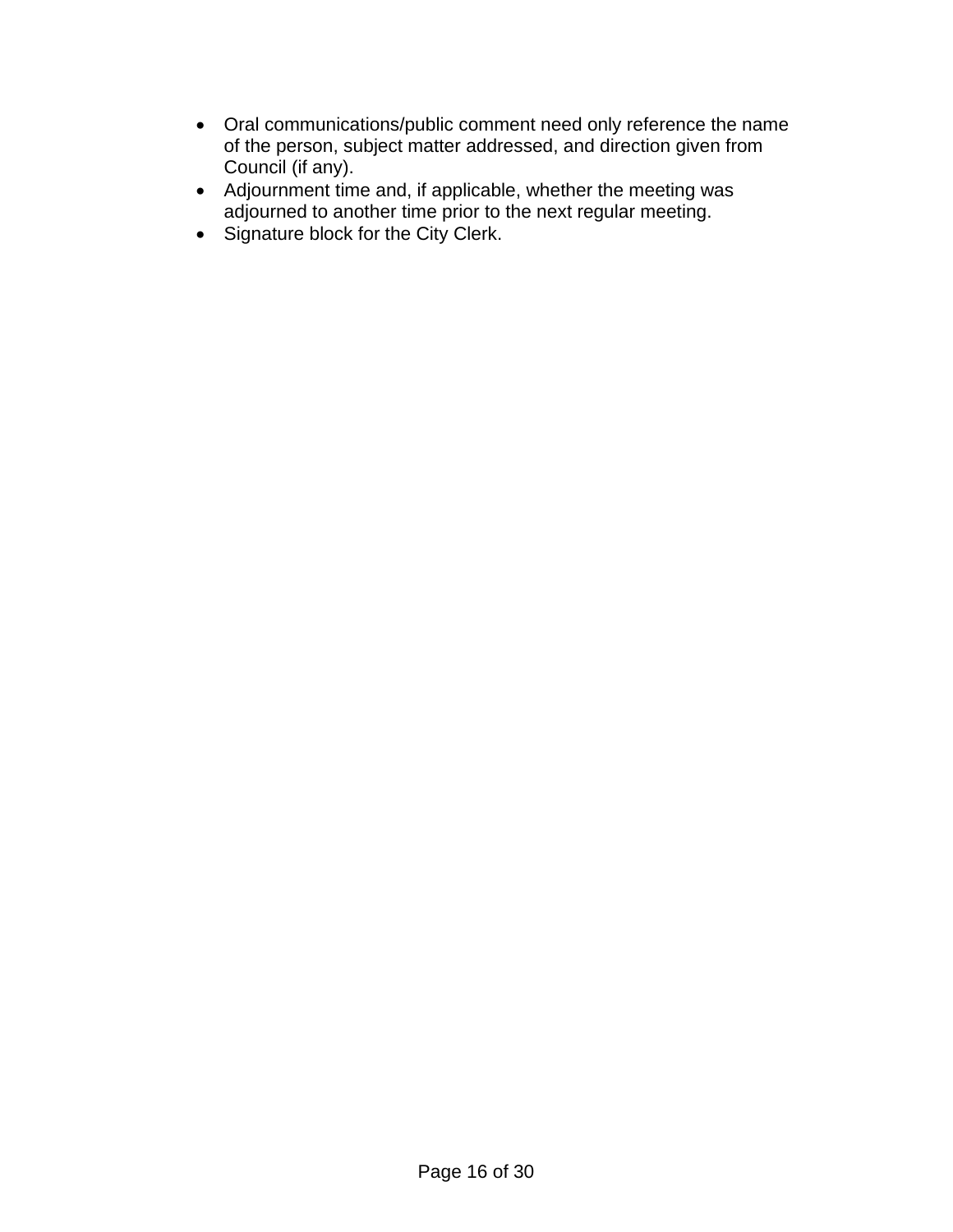## **ARTICLE 3 - COUNCIL COMMITTEES**

### <span id="page-16-1"></span><span id="page-16-0"></span>**3.1 Council Committees Defined**

Council may form *ad hoc* committees to address specific issues as needed.

Each Council Committee shall have a designated staff person assigned by the City Administrator who will assist the committee with scheduling meetings, preparing packet materials, and taking action minutes of the meetings.

#### <span id="page-16-2"></span>**3.2 Committee Meetings**

All council committee meetings shall be subject to all provisions the OPMA. Committees shall meet during regular working hours unless an emergency exists. Meeting agendas shall be posted five calendar days prior to the committee meeting unless an emergency exists.

It shall be the right and responsibility of each Department Head to make their position known to the Council Committee on each matter for Council action affecting the Department referred to the Committee.

### <span id="page-16-3"></span>**3.3 Duties of the Chair**

Each Council Committee shall have an elected chair. The chair of the respective Council Committees shall have the following responsibilities:

- Schedule and attend meetings of the Committee, which shall be open to members of the public.
- Determine the need to cancel a scheduled Committee meeting.
- Determine the need to call a meeting of the Committee.
- Work with other committee members, the Mayor and City staff to develop the agenda for each meeting.
- Ensure that the committee adheres to the defined scope of business for that committee.
- Determine the appropriateness of accepting public comment during committee meetings.

## <span id="page-16-4"></span>**3.4 Actions Taken by the Committees**

The chief duty of Council committees is to take up matters referred to them by the City Council. Motions made at a committee meeting should be phrased as recommendations to Council on specific actions to be taken.

Council Committees do not have the authority to take action on behalf of Council. Council Committees may not direct the Mayor or staff. Council Committees may make recommendations to the Mayor on administrative actions within the scope of the committee, but these recommendations should be informal; the Mayor is not obligated to adhere to these recommendations. Council Committees cannot terminate an action or request by staff or the public. They can only provide Council a recommendation on the topic.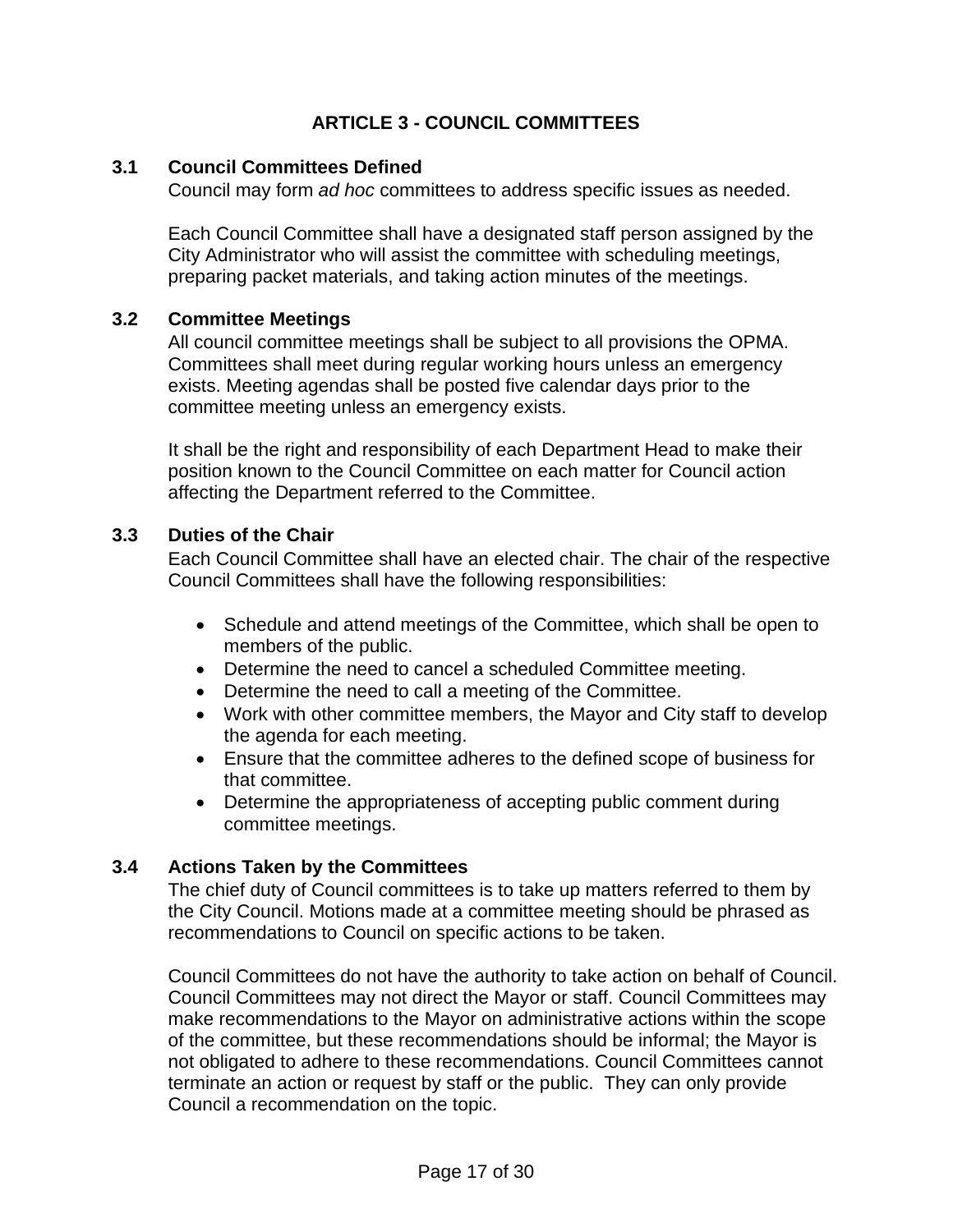## **ARTICLE 4 - MAYOR PRO TEMPORE**

#### <span id="page-17-1"></span><span id="page-17-0"></span>**4.1 Appointment**

Pursuant to RCW 35A.12.065 and consistent with GHMC Chapter 2.14, annually at the second regular business meeting in January, Council shall elect from their number a Mayor Pro Tempore who shall hold office at the pleasure of Council. Council may, as the need may arise, appoint any qualified person to serve as Mayor Pro Tempore in the absence or temporary disability of the Mayor. The Mayor Pro Tempore shall have such powers and authority, in the absence or temporary disability of the mayor, as specified in these Guidelines.

#### <span id="page-17-2"></span>**4.2 Authority**

The Mayor Pro Tempore shall have authority to preside over meetings of council, sign warrants and written contracts, and perform other administrative duties of the Mayor, but only for such period of time as the Mayor is absent or temporarily disabled, as defined herein, and only to the extent necessary for the efficient conduct of the business of the City.

The Mayor Pro Tempore shall have the authority to act as the Mayor in the Mayor's absence only when the Mayor is away and cannot perform duties that cannot await their return or that cannot be performed by telephone or other type of communications link. The authority of the Mayor Pro Tempore to act under authority of these Guidelines shall end upon the Mayor's return or the removal of any temporary disability. The Mayor Pro Tempore shall not delegate the authority herein granted to another City official.

The Mayor Pro Tempore shall not in any case have the authority to appoint or remove City officers and employees, to veto ordinances, to adopt or repeal administrative procedures, or to reorganize the administration of the City.

#### <span id="page-17-3"></span>**4.3 Absence or Temporary Disability of the Mayor Defined**

For purposes of these Guidelines, the "absence or temporary disability of the Mayor" shall mean that due to absence or illness, the mayor is unable to perform the regular duties of their office. In application of the foregoing definition, the following shall apply:

- The Mayor shall not be deemed temporarily disabled if due to illness he or she is unable to perform some of the duties, such as attending a Council Meeting, if he or she is able to perform other duties of the office on an ongoing basis.
- During such times as City offices are closed, the Mayor Pro Tempore shall have authority to act in the Mayor's absence only with respect such emergencies as may require the Mayor's presence.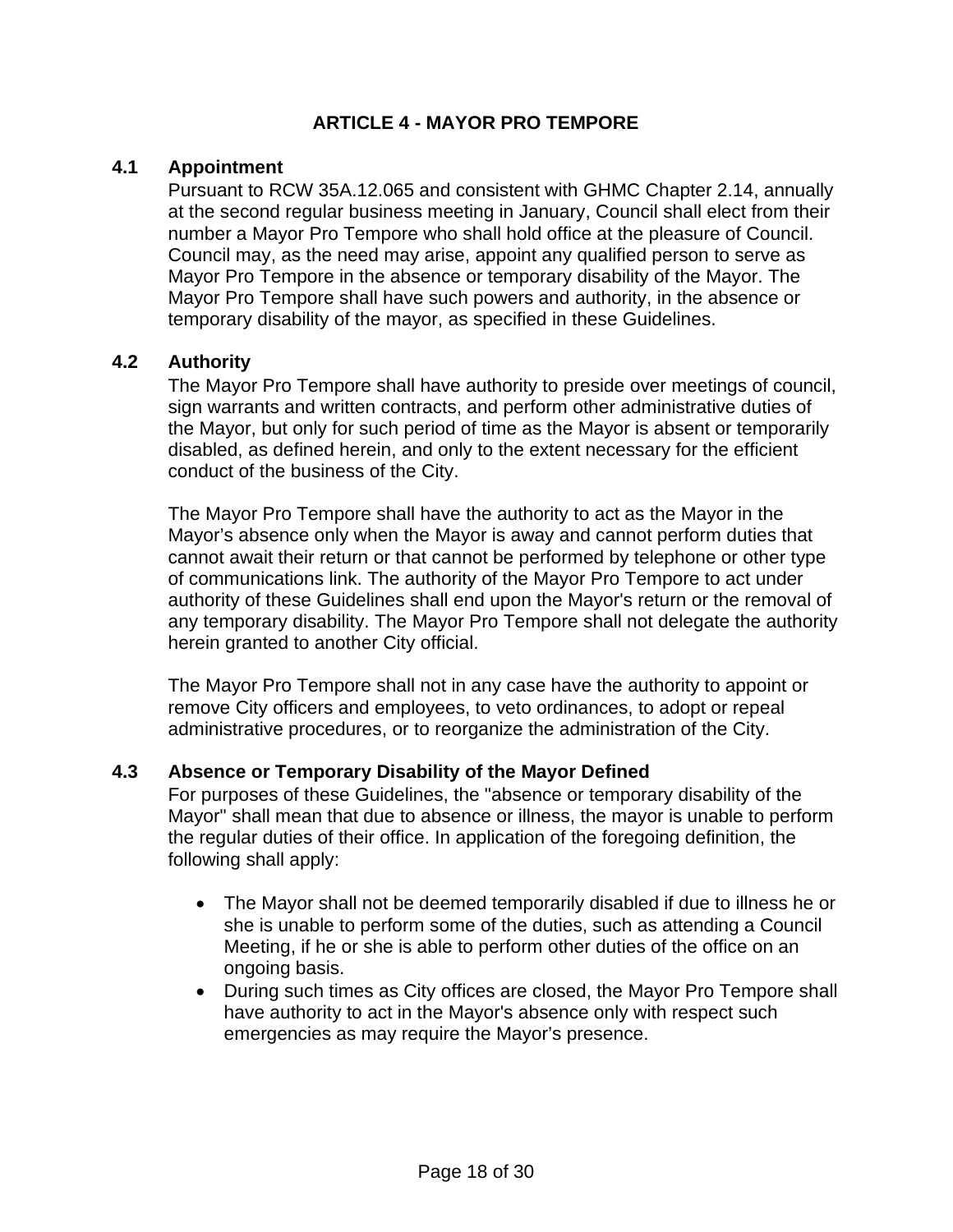## <span id="page-18-0"></span>**4.4 Mayor's Salary for the Mayor Pro Tempore During Extended Absence or Disability of the Mayor**

The Mayor Pro Tempore shall not receive the Mayor's salary during the extended absence or disability of the Mayor, provided, the Council may by ordinance provide for such compensation for the Mayor Pro Tempore.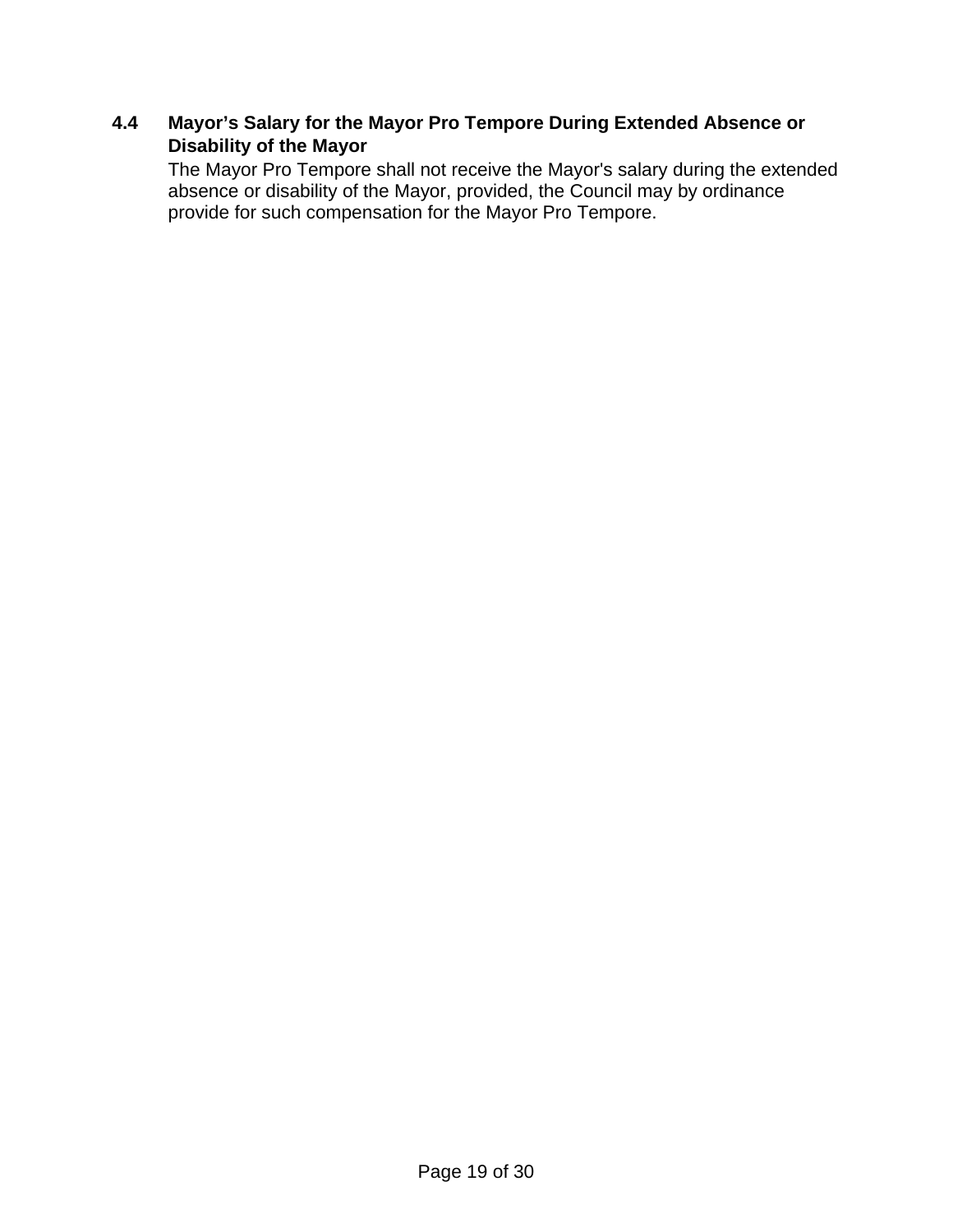## **ARTICLE 5 – ADVISORY BOARDS, COMMISSIONS, & COMMITTEES**

### <span id="page-19-1"></span><span id="page-19-0"></span>**5.1 Purpose and Application**

The purpose of this section is to establish general provisions applicable to all Advisory Boards. The provisions of this article govern Advisory Boards unless otherwise specifically provided by ordinance, motion or resolution of the City Council, or as may be required by state law.

An "Advisory Board" means any board, committee or commission created by the City Council to give advice on subjects and perform such other functions as prescribed by the City Council. Advisory Boards also includes task forces, informal committees, or working groups formed by City Council resolution for short periods of time or for specific tasks.

The City of Gig Harbor's Advisory Boards are fundamental to encouraging the use of citizen talent and interest in affairs of the City. Our residents have enjoyed a long tradition of participation in city government. Through representation on boards and commissions, Gig Harbor residents are offered an important avenue to help create effective and equitable policies. Citizen involvement contributes to the success of government and the quality of life enjoyed by everyone in the community.

### <span id="page-19-2"></span>**5.2 Formation of Advisory Boards**

All standing advisory boards shall be established in the Gig Harbor Municipal Code. Current standing advisory boards include:

- Arts Commission
- Civil Service Commission
- Design Review Board
- Lodging Tax Advisory Committee
- Parks Commission
- Planning Commission
- Salary Commission

Council may also create *ad hoc* advisory boards, blue ribbon work groups and taskforce groups by resolution. Such advisory boards are subject to the same provisions of this article.

## <span id="page-19-3"></span>**5.3 Scope of Work**

Each Advisory Board, when it is formed, will have a specific statement of purpose and function, which will be re-examined periodically by the City Council to determine its effectiveness. This statement of purpose, as well as other information regarding duties and responsibilities, will be made available to all members when appointed.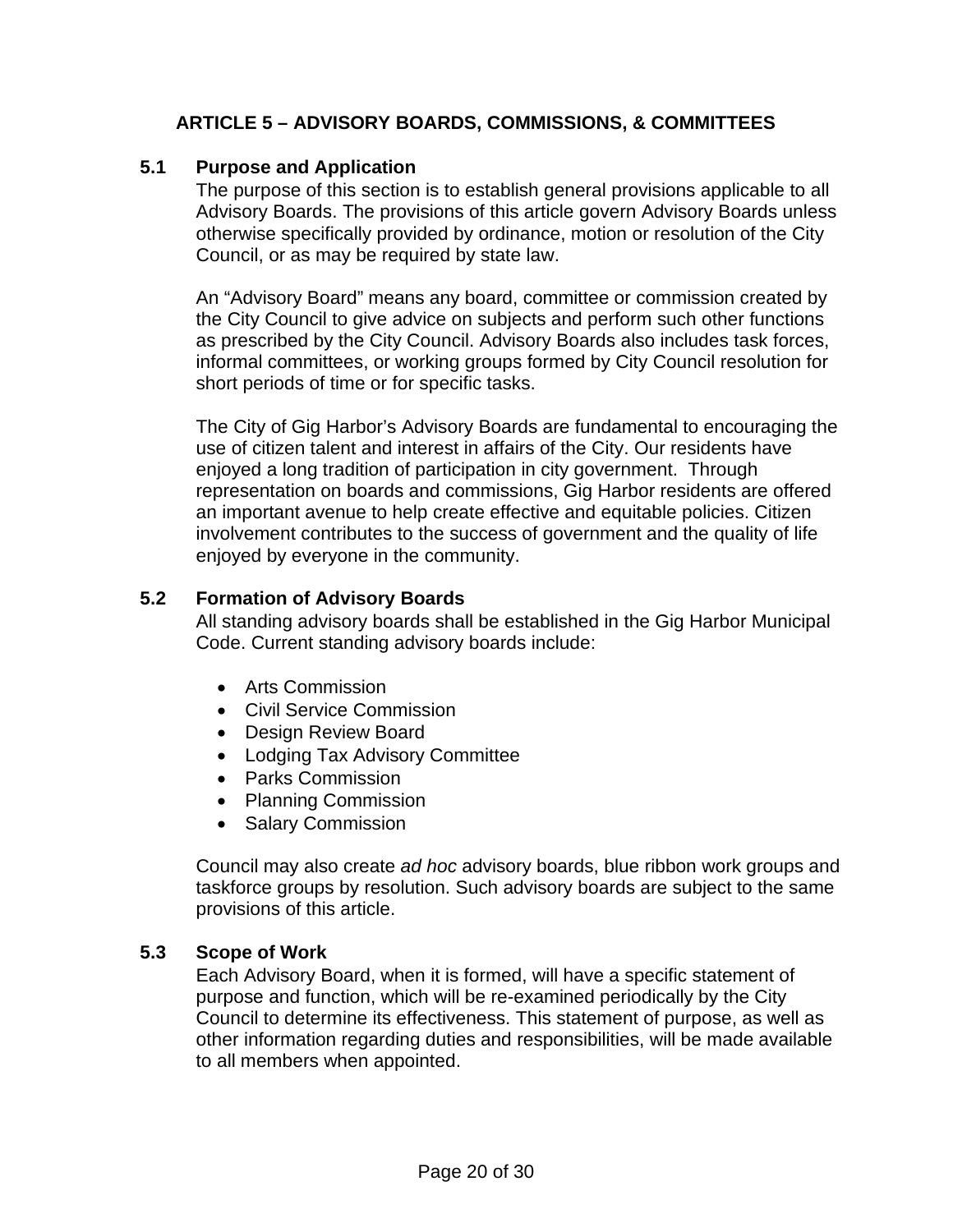The City Council may determine any specific guidelines or tasks to be referred to the Advisory Board by motion or resolution.

Each Advisory Board may develop an annual work plan, within the jurisdiction and area of responsibility assigned to the board in the Gig Harbor Municipal Code. All work plans must be approved by the City Council and carried out under the direction of the Mayor.

#### <span id="page-20-0"></span>**5.4 Membership and Residency Requirements**

The number of members and any specific qualifications of each standing Advisory Board shall be set forth in the Gig Harbor Municipal Code.

Unless otherwise specifically provided in the Gig Harbor Municipal Code, or as may be required by state law, each person at the time of nomination and continuing uninterrupted thereafter while serving on an Advisory Board shall be a resident of the greater Gig Harbor area within Pierce County (west of the Tacoma Narrows Bridge and east of the Purdy Bridge).

#### <span id="page-20-1"></span>**5.5 Appointment Process**

Appointments to Advisory Boards shall be made by the Mayor or City Council, as specified in the Gig Harbor Municipal Code.

The City Clerk shall be responsible to recruit applicants for Advisory Board vacancies. Upcoming vacancies will be noticed on the City's website and through various other outreach methods, as appropriate. The City Clerk will establish an application form and application deadlines to facilitate timely appointment of candidates.

All interested candidates must submit an Advisory Board application on the City's website to be eligible for consideration. Current members seeking reappointment are required to submit an application.

Eligible candidates for council-appointed Advisory Boards will be interviewed by an *ad hoc* committee of the City Council, subject to the requirements of Article 3. Council shall appoint three councilmembers to this committee, as needed. The interview panel may also be joined by the Mayor, the Advisory Board Chair and the designated staff liaison, at their discretion. The committee will forward its recommendations to Council for approval on the consent agenda of the next regular City Council meeting.

Candidates shall be deemed appointed and shall commence service after confirmation by the City Council.

#### <span id="page-20-2"></span>**5.6 Appointment Terms**

Each appointee shall be assigned a specific numbered position on each Advisory Board. Each confirmation motion by the Council shall include ending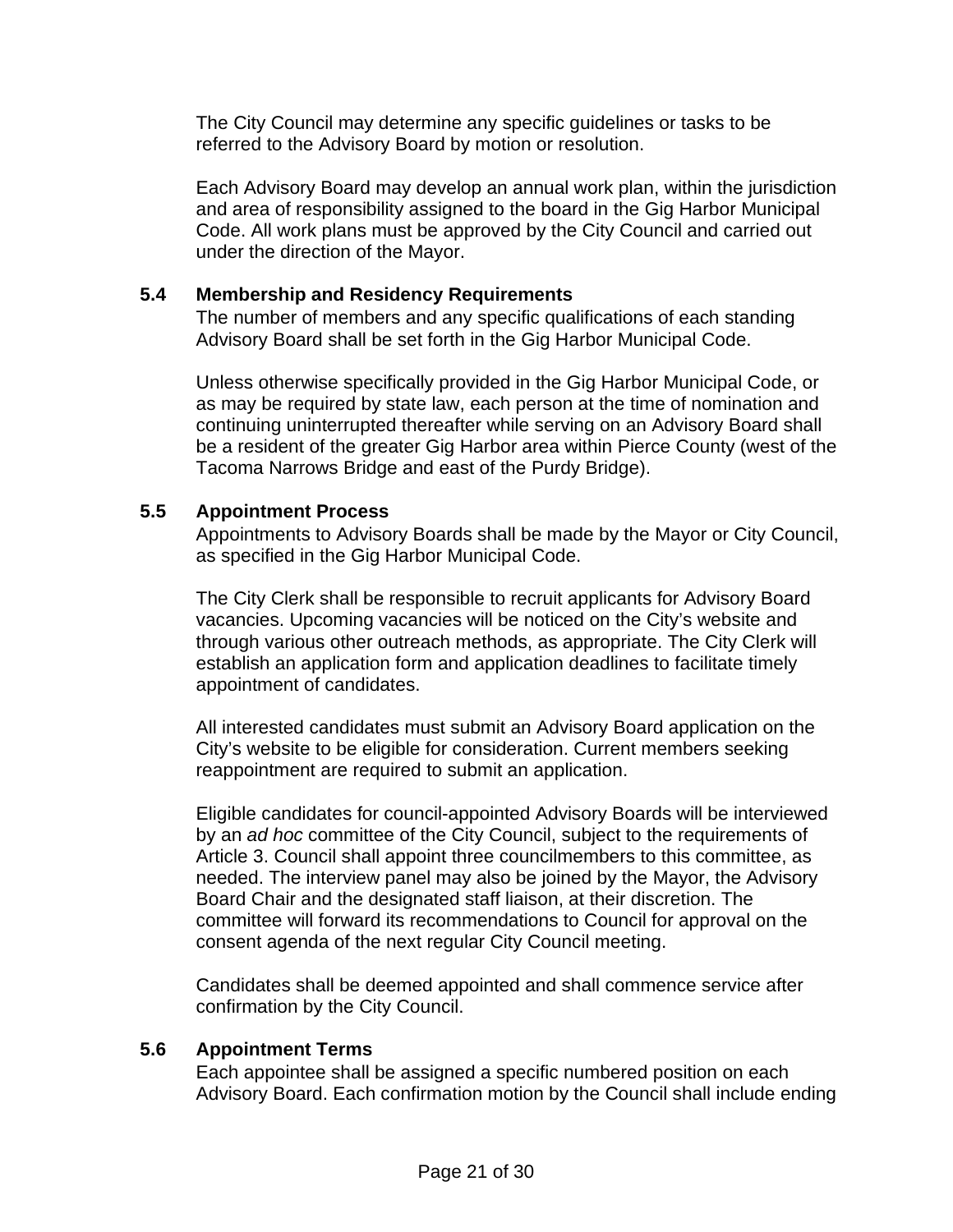date and term for the position to which the person is appointed and such information shall be entered into the Council minutes.

Unless otherwise specified in the Gig Harbor Municipal Code or by State law, all appointment terms shall be for a period of three years.

At the expiration of a member's term, the member may hold over and continue to serve as a member until the member or a successor is appointed and confirmed by the Council.

#### <span id="page-21-0"></span>**5.7 Vacancies**

Vacancies shall be filled for the unexpired term in the same manner as the original appointment. Membership vacancies shall be filled for the unexpired term.

Any member may be removed by Council action based on Council decision that removal is in the best interests of the City. Removal should not occur for disagreement with an official recommendation of the board or its members.

Any member may be removed by the Mayor, if, in the Mayor's determination, the member has violated the provisions of these Guidelines or the Gig Harbor Municipal Code. The Mayor may also remove members who have three or more consecutive unexcused absences from regular Advisory Board meetings.

#### <span id="page-21-1"></span>**5.8 Expectations of Advisory Board Members**

It is imperative that board members recognize they are in a critical position to shape and influence board decisions and actions. It is important that each member keeps informed and up to date on issues and statutes affecting their board.

Regular attendance is essential so that decisions will represent the opinions of the board as a whole. In addition, regular attendance enables board members to keep abreast of board concerns and helps ensure that issues are examined from a variety of perspectives. A person may forfeit their position on the board as a result of poor attendance.

Effective board members will:

- Attend all board meetings and be well prepared for meetings.
- Recognize that serving the public interest is the top priority.
- Recognize that the board must operate in an open and public manner.
- Be knowledgeable about the legislative process and issues affecting the board.
- Examine all available evidence before making a judgment.
- Communicate well and participate in group discussions.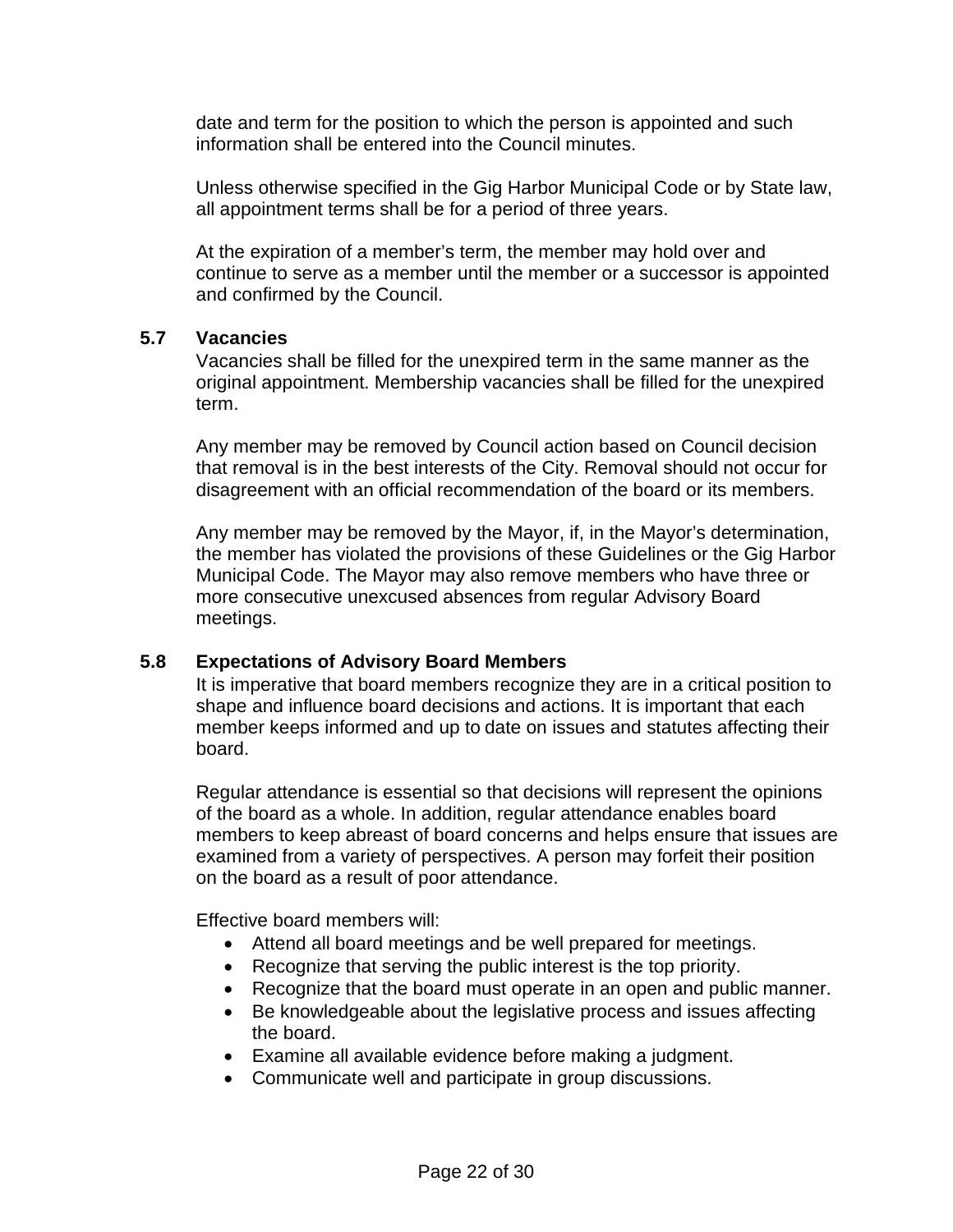- Remain aware that authority to act is granted to the board as a whole, not to individual members.
- Exhibit a willingness to work with the group in making decisions.
- Recognize that compromise may be necessary to reach consensus.
- Ensure personal feelings toward other board members or staff do not interfere with their judgment.

If a member is unable to complete their term, they should inform the City Clerk's Office and the staff liaison for the board. An email or letter of resignation should be sent to the City Clerk indicating the date the resignation is effective and whether the member is able to serve until a replacement is named.

### <span id="page-22-0"></span>**5.9 Chair and Vice Chair - Identification and Election**

Each Advisory Board shall elect from its membership a presiding officer who shall be referred to as Chair, and such officer shall serve for one year. Each Advisory Board shall also elect from its membership a Vice Chair who shall perform the duties of the Chair in the absence of the Chair, and such officer shall serve for one year.

The Chair shall:

- Work with staff liaison to prepare agendas
- Preside at all meetings
- Call the meeting to order at the scheduled time
- Verify the presence of a quorum
- "Process" all motions (state the motion prior to discussion, restate the motion just prior to the vote, announce the result of the vote)
- Facilitate meetings by staying on track and adhering to time constraints
- Rule on any points of order using Roberts Rules of Order as guidance
- Conduct the meeting in a fair and equitable manner
- Maintain neutrality to facilitate debate
- Serve as official representative of the commission or designate another **Commissioner**

The Vice‐Chairperson shall:

- In the absence of the Chairperson, assume the role of the Chairperson
- Preside at any meeting where the Chairperson is absent
- Work in partnership with the Chairperson

## <span id="page-22-1"></span>**5.10 Quorums, Transacting Business**

A majority of the appointed members of the Advisory Board shall constitute a quorum for the transaction of business. An affirmative vote of the majority of a quorum in attendance at any meeting shall be necessary to transact business or carry any proposition.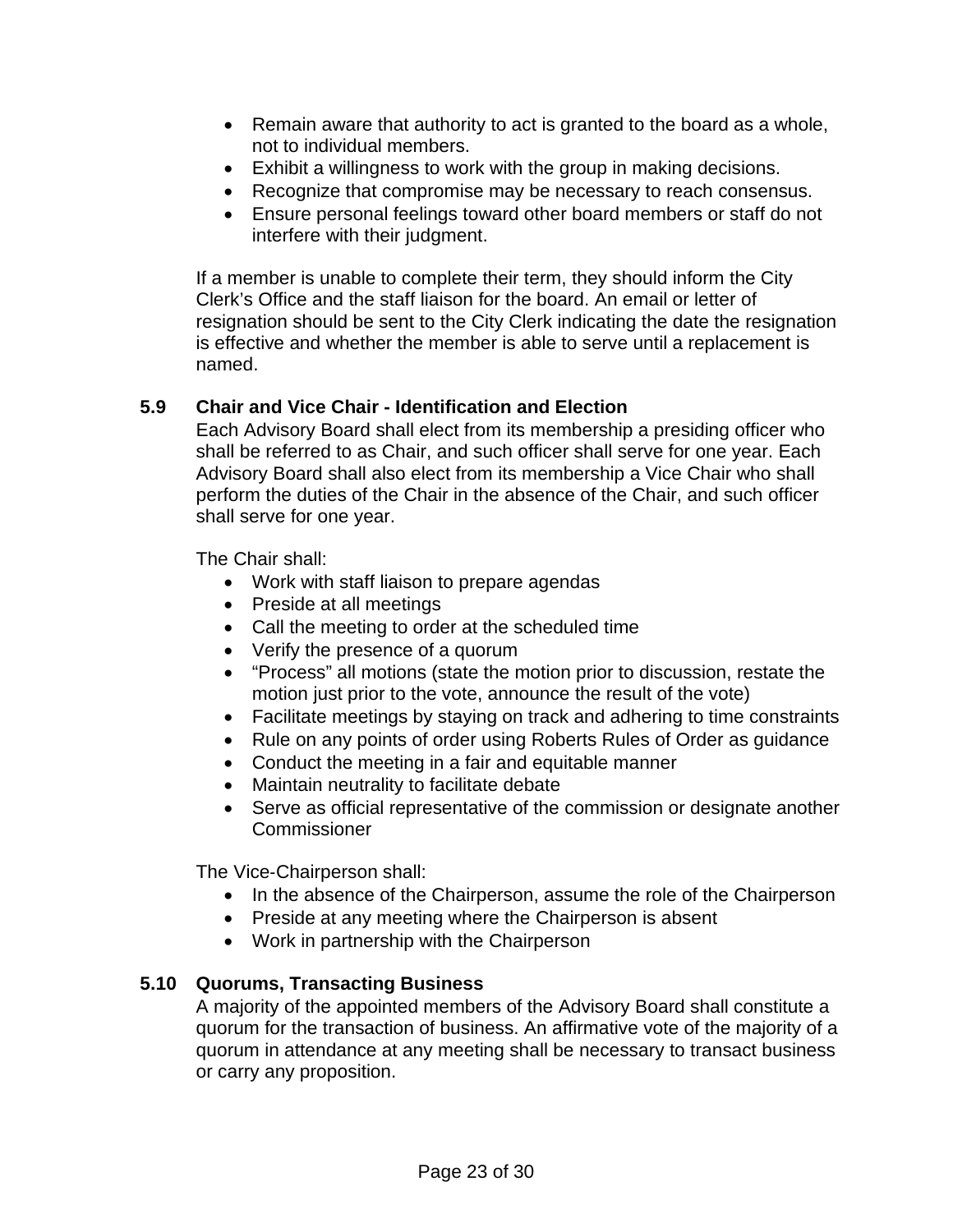### <span id="page-23-0"></span>**5.11 Conflicts of Interest**

If any members of an Advisory Board conclude that they have a conflict of interest or an appearance of fairness problem with respect to a matter pending before the Advisory Board so that they cannot discharge their duties on such an Advisory Board, they shall disqualify themselves from participating in the deliberations and the decision-making process with respect to the matter.

#### <span id="page-23-1"></span>**5.12 Liaisons and Representatives**

The Mayor shall designate a staff person to function as primary support person for each Advisory Board. The designated staff person will serve as the liaison between the Advisory Board and the City Council, other Advisory Boards and City staff. The designated staff liaison may request the assistance of the Chair or Vice Chair in relaying Advisory Board matters to other bodies.

The primary function of the staff liaison is to carry out the rules, policies and programs developed by the board. In addition, staff members notify board members of pertinent issues and legislative activity. They also arrange meetings, prepare meeting materials, compile background information and conduct research.

### <span id="page-23-2"></span>**5.13 Procedures, Records, and Minutes**

Rules of order not specified by statute, ordinance or Council resolution shall be guided by the principles of Robert's Rules of Order. Advisory Boards should not allow strict adherence to Roberts Rules of Order to impede the board in conducting its business.

The City Clerk shall provide for the taking of action minutes, as defined in Section 2.10 of these Guidelines, and maintaining the records of all regular and special meetings.

#### <span id="page-23-3"></span>**5.14 Meetings**

Each Advisory Board shall hold regular public meetings at such times and places as determined by the Advisory Board with the concurrence of the Mayor. All meetings of an Advisory Board shall be subject to all requirements of the Open Public Meetings Act (OPMA). All members of governing bodies must complete Open Public Meetings Act training. Training must be completed within 90 days of assuming duties.

Advisory Boards may request special meetings to deal with specific matters. Special meetings may only be held with the consent of the Mayor.

#### <span id="page-23-4"></span>**5.15 Subcommittees**

Advisory Boards may form subcommittees to address specific tasks or issues assigned to an Advisory Board. All subcommittees must be approved by the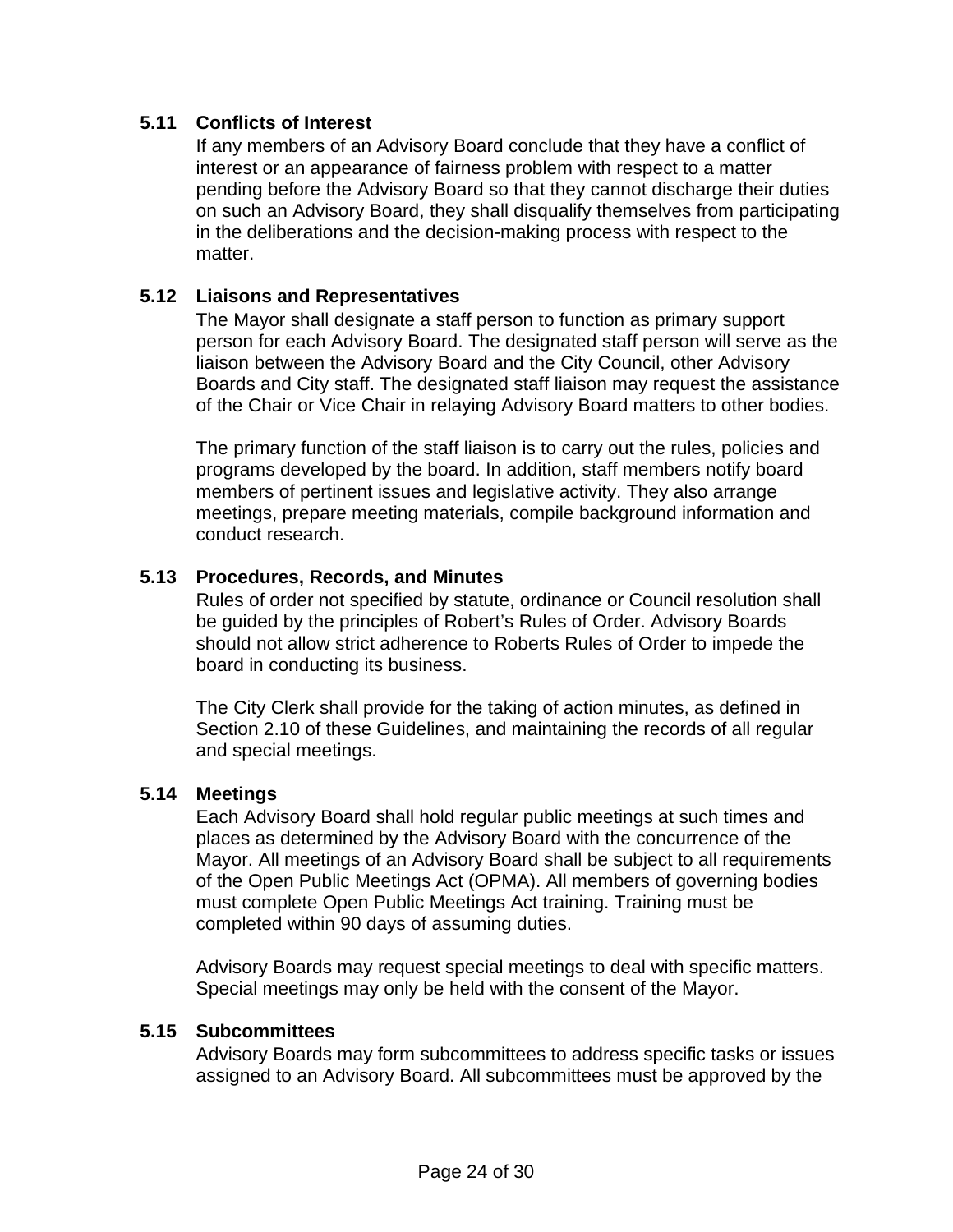Mayor and all meetings of subcommittees are subject to the Open Public Meetings Act.

### <span id="page-24-0"></span>**5.16 Communications with City Council**

Expressions of an Advisory Board's position, recommendation or request for any action shall be in the form of a motion or other written communication, setting forth the reasons, facts, policies, and/or findings of the body supporting the communication, and shall be directed to the City Council. Such communications shall be conveyed to Council by the staff liaison designated to support the Advisory Board. Staff liaisons shall regularly report to the City Council on board activities.

Advisory Board members are appointed by the City Council on the basis of their expertise or passion for the subject matter of each Advisory Board. As such, councilmembers should not attempt to influence or persuade Advisory Board members on matters referred to the Advisory Board. Similarly, Advisory Board members should not reach out individually to councilmembers to seek direction or guidance. Communications between the City Council and an Advisory Board should be conducted through the designated staff liaison for each Advisory Board.

## <span id="page-24-1"></span>**5.17 Communications with the Public**

In general, Advisory Board communication with the public should be restricted to staff liaison assigned to each Advisory Board. Members should not represent themselves as Advisory Board members unless they have specifically been directed to do so by the Advisory Board in consultation with the staff liaison.

## <span id="page-24-2"></span>**5.18 Communications with Other Advisory Board Members**

Advisory Board members should not communicate directly with other members of the same Advisory Board on official Advisory Board business outside of their meetings. Such communications should be directed toward staff liaisons who can inform other board members as necessary in advance of the next meeting.

Communications between individual board members can easily lead to "serial meetings" which violate the Open Public Meetings Act. A serial meeting occurs when a majority of members have a series of smaller gatherings or communications that results in a majority of the body collectively discussing board matters, even if a majority is never part of any one communication.

#### <span id="page-24-3"></span>**5.19 Lobbying Efforts**

Advisory Boards shall not lobby on legislative or political matters unless specifically directed or authorized to do so by the City Council or the Mayor. A member of the Advisory Board is not authorized to speak for the Board, unless the Board has expressly authorized the member's communication and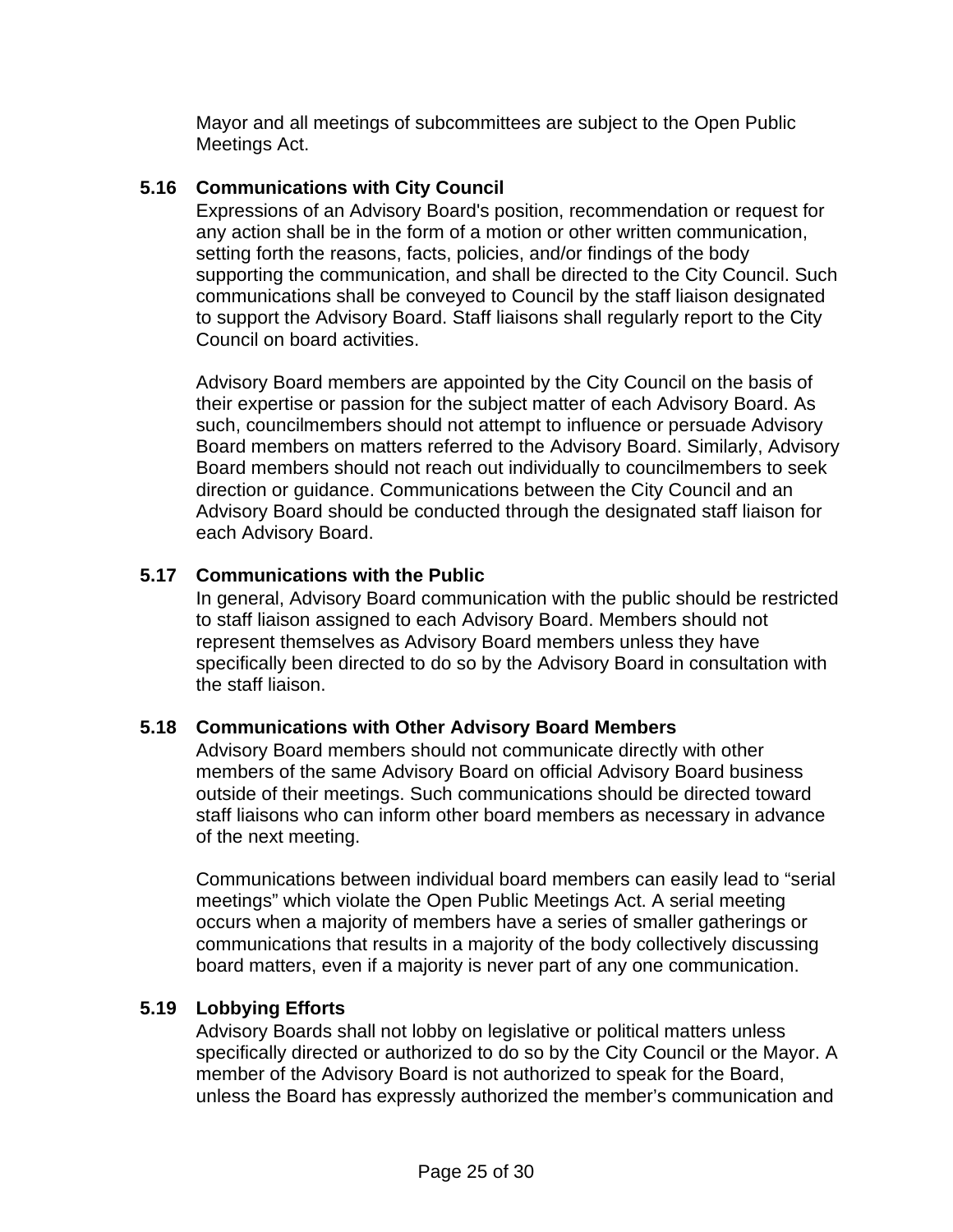no Board member is authorized to speak on behalf of the City. An individual member is free to voice a position, oral or written, on any issue as long as it is made clear that the member is not speaking as a representative of the City or as a member of an Advisory Board.

## <span id="page-25-0"></span>**5.20 Compensation and Reimbursement of Expenses**

Members of Advisory Boards shall serve without compensation. Members shall be reimbursed for authorized travel expenses incidental to that service, which are authorized in advance by the Mayor.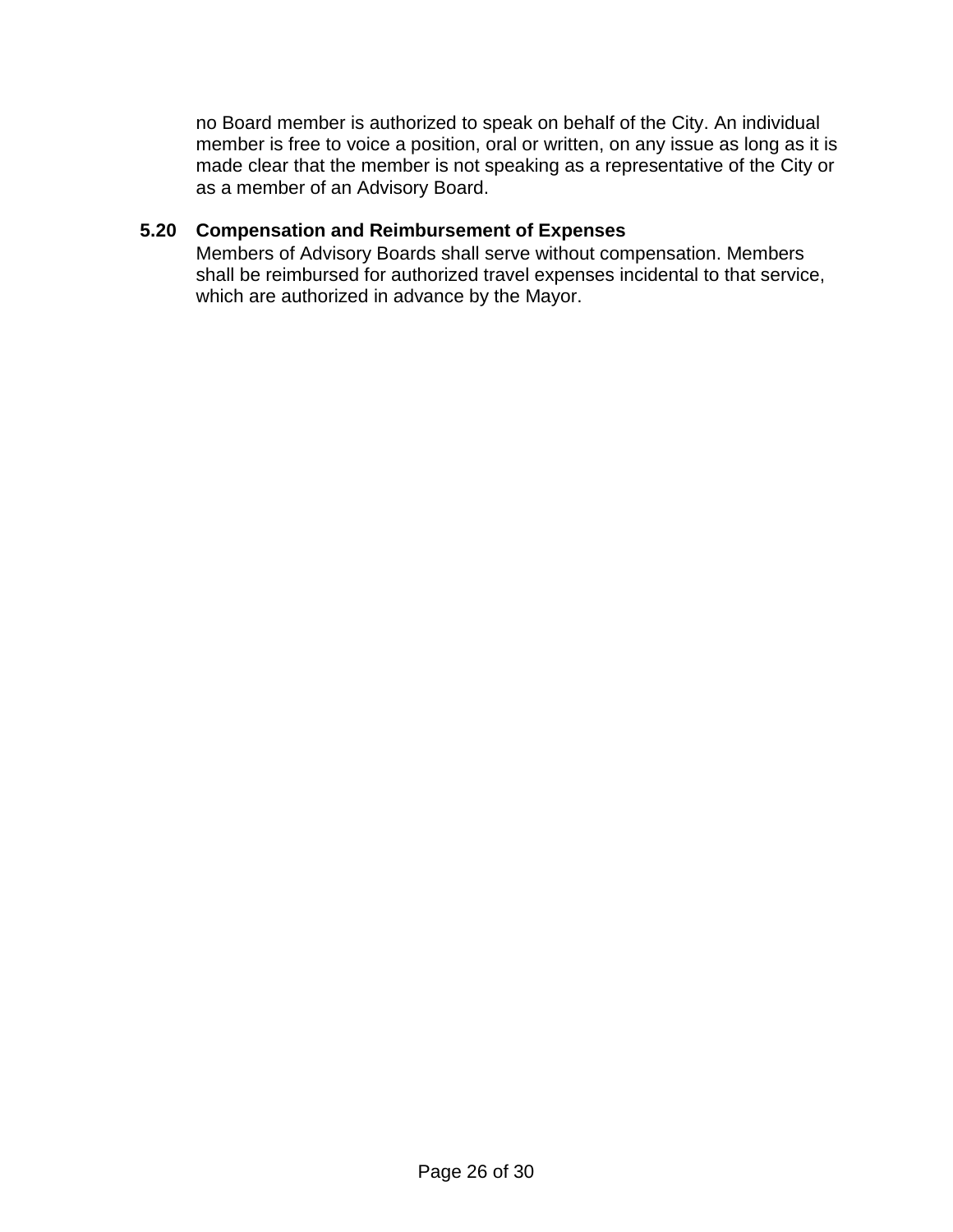## **ARTICLE 6** - **COUNCILMEMBER COMMUNICATIONS**

#### <span id="page-26-1"></span><span id="page-26-0"></span>**6.1 General Communications**

All city-related correspondence from councilmembers should come from the councilmember's city-assigned email account. Personal email accounts and texting from personal phones should not be used when communicating with each other, staff, or residents. If personal devices are used for city business or contain city records, those personal devices may need to be searched in order to fully respond to public records requests and may eventually be subpoenaed as evidence in public records disclosure cases. Further, any city document contained on a personal device must be retained according to the State prescribed retention schedules.

#### <span id="page-26-2"></span>**6.2 Communications with Other Councilmembers**

When communicating with each other outside of City Council meetings, councilmembers should be mindful of avoiding creating a serial meeting in violation of the Open Public Meetings Act. It is important to remember that serial meetings are not limited to simple email chains. They can be created by a combination of personal conversations, text messages, emails or other forms of communication.

Emails sent to the entire Council should be strictly *informational* in nature. Opinions should be withheld from emails and should be shared during a noticed public meeting. Once one councilmember has stated their opinion on a group email, all other councilmembers are thereafter prevented from stating their own opinions on the matter via email. The spirit of the OPMA is that councilmembers should express their ideas and opinions openly and transparently in a public meeting. City council meetings and study sessions are the appropriate time to make known opinions and discuss ideas amongst Council.

#### <span id="page-26-3"></span>**6.3 Communications with the Public**

Councilmembers are free to discuss their ideas and opinions with residents. When stating an opinion or preference, councilmembers should be clear that they are not speaking on behalf of the City or the City Council, unless Council has formally stated a position or direction.

#### <span id="page-26-4"></span>**6.4 Communications with Staff**

City staff are available to answer questions and discuss current and upcoming issues with councilmembers. Councilmembers are encouraged to reach out staff on current work plan items and priorities.

Staff time is a valuable resource for the City. Councilmembers should be considerate of staff members' time. If a councilmember is requiring too much staff attention, the Mayor may take measures to reduce the amount of time staff spends responding to the councilmember's requests.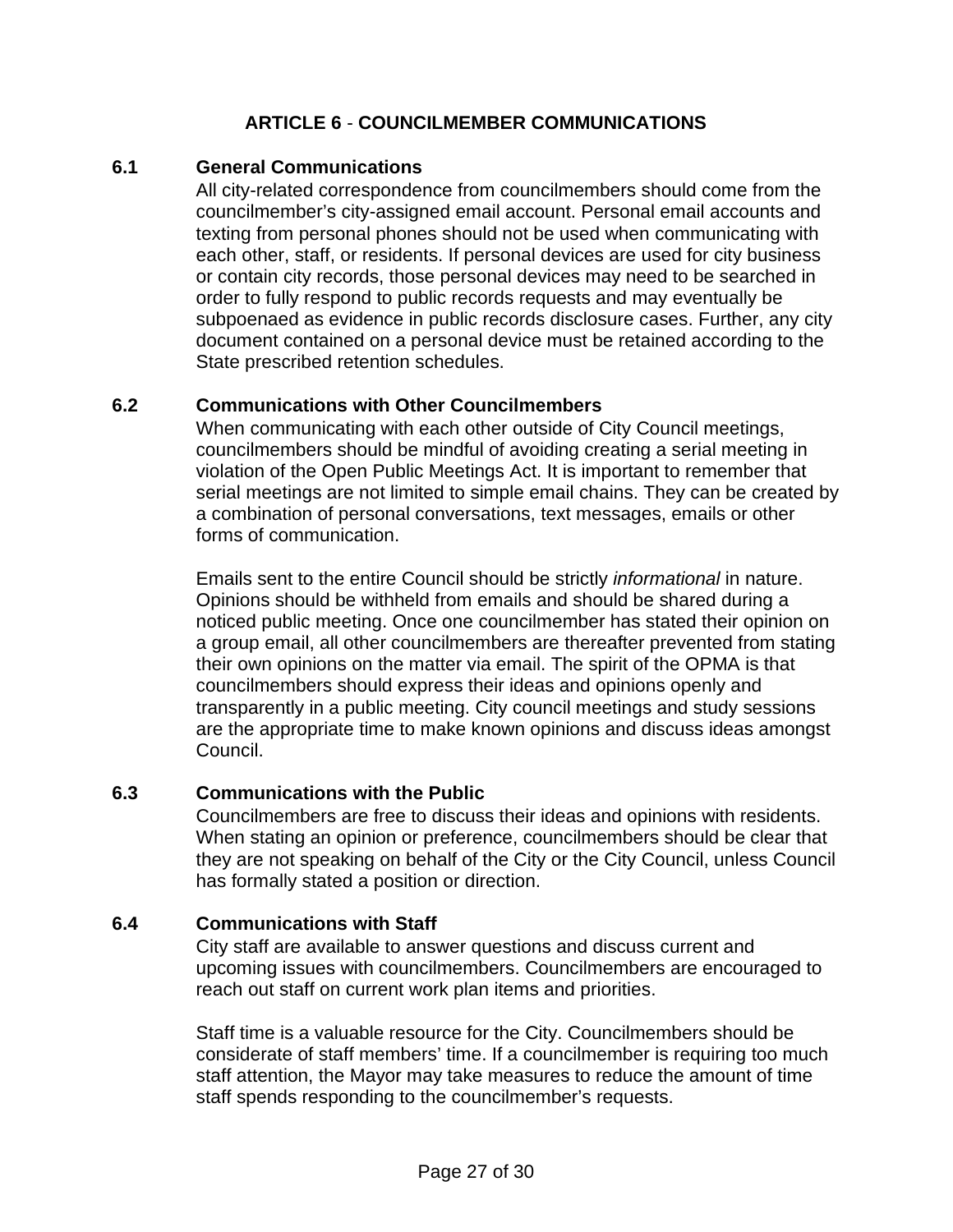Similarly, the City Attorney is available to address questions and concerns raised by councilmembers. The City Attorney will treat conversations with councilmembers with discretion and maintain confidentiality, unless the City Attorney determines it is in the best interest of the City to share the details of the conversation with the Mayor or City Administrator. Councilmembers should not share the content of any conversation with the City Attorney with anyone else, with the exception of other council members and senior staff, as that communication may be protected as Attorney-Client Privileged Communication.

Councilmembers may not direct staff in any manner. Suggestions for staff direction must be directed to the Mayor or City Administrator. Ideas and proposals that may impact the City's budget or staff time should first be brought up with the City Administrator.

#### <span id="page-27-0"></span>**6.5 Lobbying Efforts**

Councilmembers shall not lobby on behalf of the City on legislative or political matters unless the City Council has formally taken a position on the matter. A councilmember is not authorized to speak for the Council, unless the Council has expressly authorized the member's communication. An individual councilmember is free to voice a position, oral or written, on any issue as long as it is made clear that the councilmember is not speaking as a representative of the City.

Per RCW 42.17A, Councilmembers and other City officials are not allowed to encourage residents to call legislators or the legislative hotline to comment on legislation.

#### <span id="page-27-1"></span>**6.6 Responding to Emails Sent to [mayorandcouncil@gigharborwa.gov](mailto:mayorandcouncil@gigharborwa.gov)**

The City maintains the email address [mayorandcouncil@gigharborwa.gov](mailto:mayorandcouncil@gigharborwa.gov) as a convenience for residents to email the Mayor and all councilmembers at once. The City Administrator, City Clerk and Assistant City Clerk are copied on all emails sent to this address.

It is the responsibility of the Mayor to acknowledge and address each email sent to this address. The Mayor may delegate the acknowledgement and response to the City Administrator or another appropriate staff member. Council will be copied on all responses to these emails.

Councilmembers are free to individually respond to any email sent to this email address. Councilmembers should not "reply all" to any emails sent to this address.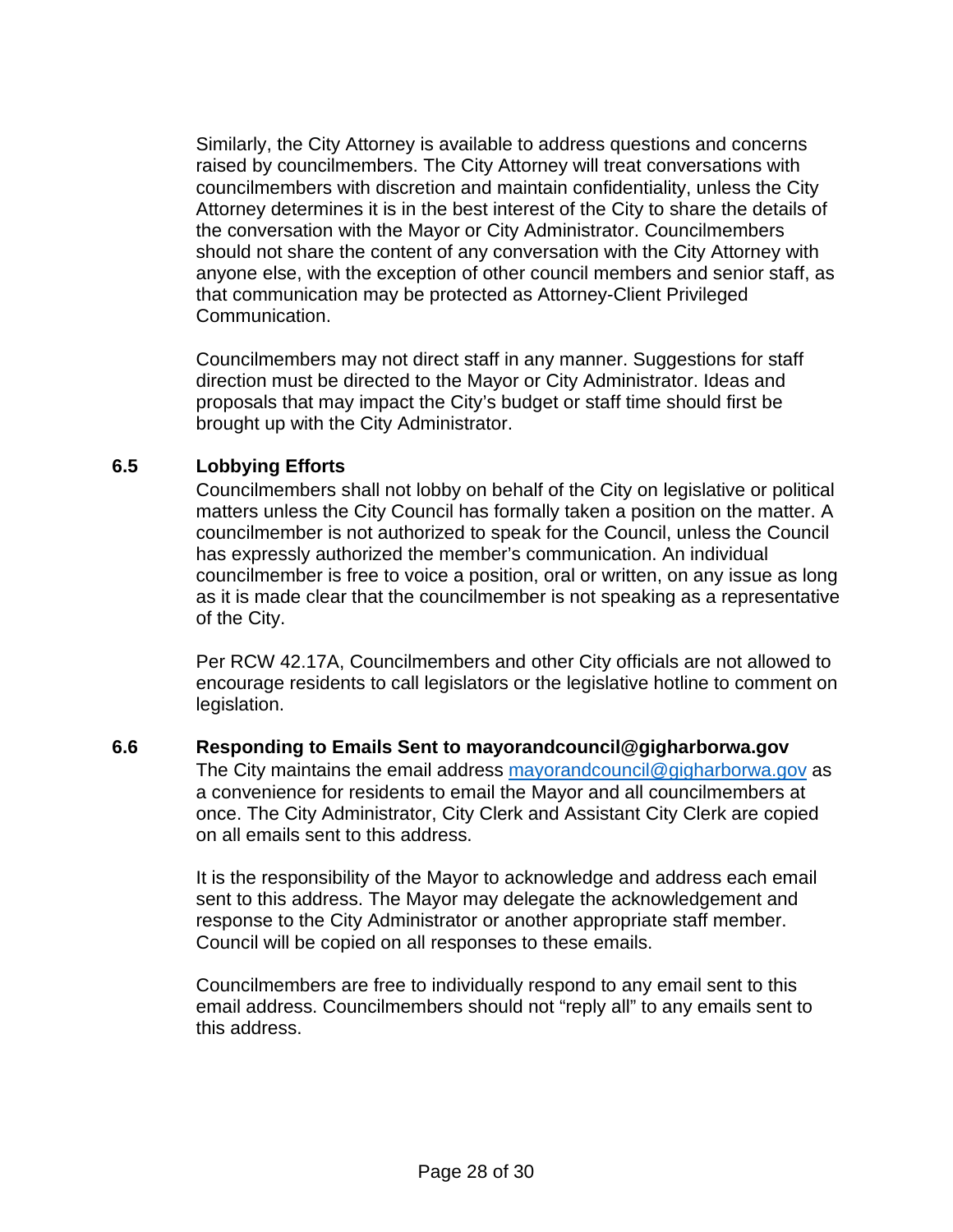## **ARTICLE 7 - PROCLAMATION POLICY**

<span id="page-28-0"></span>It is the policy of the City to consider requests to proclaim certain events or causes when such proclamations pertain to a Gig Harbor event, person, organization, or cause with local implications. The City will consider requests that are timely, have potential relevance to a majority of Gig Harbor's population, and either forward positive messages or call upon the support of the community.

The following guidelines and requirements apply to requests for consideration of proclamations which are read at Council meetings:

- The person(s) or organization making the request must submit a completed application requesting a City Proclamation. The City Clerk shall be responsible for developing a request form and collecting applications. The request should be made at least three weeks in advance of the requested Council meeting.
- The Mayor, in consultation with the City Administrator, City Attorney and other appropriate staff, shall approve or reject proclamation requests in accordance with the intent of this policy. The Mayor has the discretion to modify, edit, or otherwise amend the proposed proclamation. The Mayor retains the right to decide if the proclamation will or will not be issued. If not approved, the applicant will be notified of the decision and the reason(s) for the decision.
- Once approved, the proclamation will be included on the appropriate Council agenda. Council will make no more than two proclamations at a Council Meeting.
- **Either the person making the request or a representative of the organization** making the request must be present at the Council meeting to accept the proclamation.

The Mayor may issue proclamations consistent with this policy without receiving an application from a person or organization. Councilmembers may individually submit requests for proclamations under the same guidelines and procedure listed above. The City Council may, by majority vote, direct the Mayor to prepare a resolution in lieu of a proclamation to be read at a future meeting.

If a person or organization requests a proclamation for an event or presentation and does not request it be read at a Council meeting, the same policy will apply. The requestor must arrange with the City Clerk's office to either pick up the proclamation or have it mailed. Upon request, the Mayor (or a councilmember or staff person designated by the Mayor) may attend an event to read a proclamation.